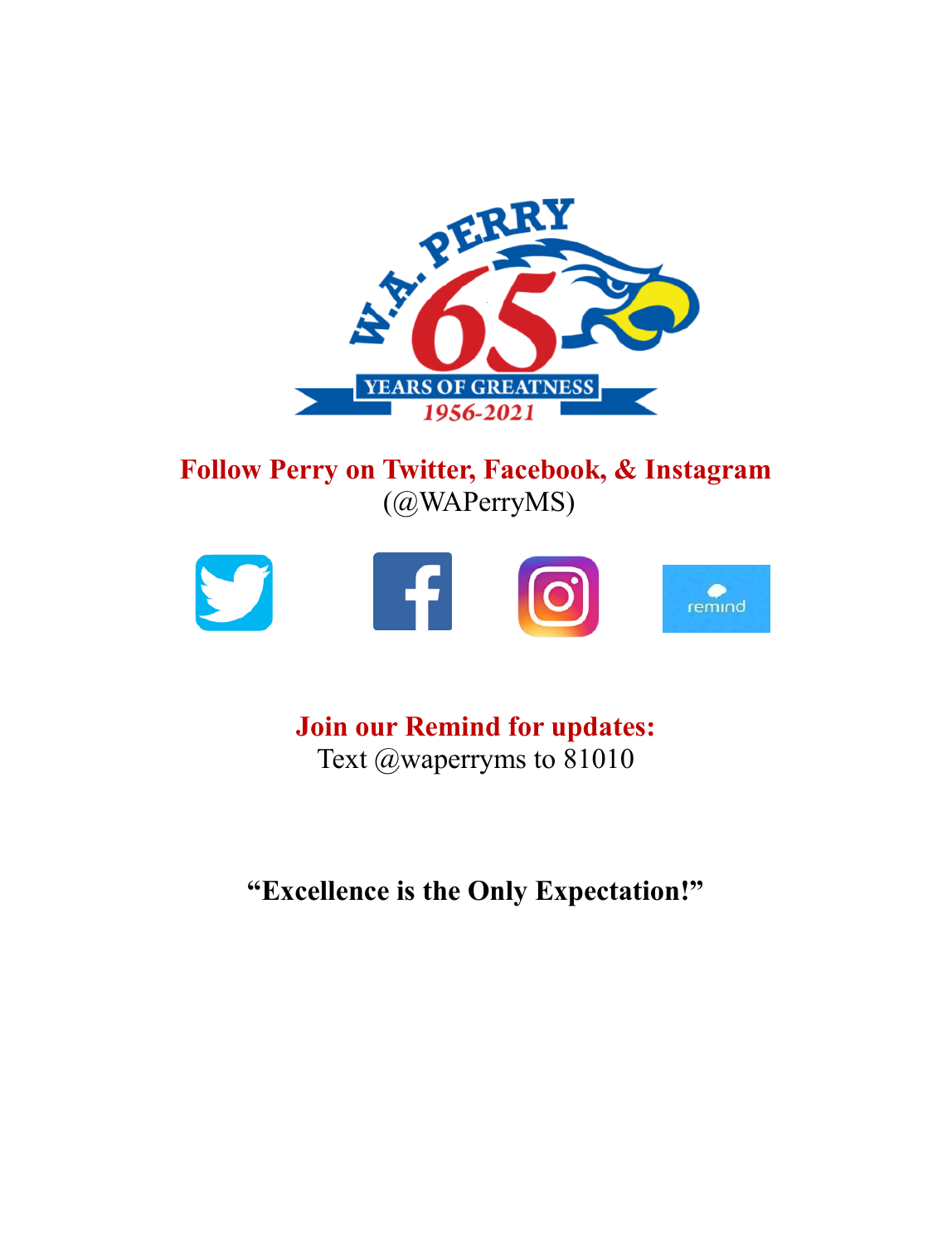# **My Goal Setting Sheet**

| <b>SC READY Scores:</b>         |                          |             |                                                                       |  |
|---------------------------------|--------------------------|-------------|-----------------------------------------------------------------------|--|
|                                 |                          |             |                                                                       |  |
|                                 |                          |             |                                                                       |  |
|                                 |                          |             |                                                                       |  |
|                                 |                          |             |                                                                       |  |
| <b>SCPASS Scores:</b>           |                          |             |                                                                       |  |
|                                 |                          |             |                                                                       |  |
|                                 |                          |             |                                                                       |  |
| <b>2021 Spring STAR Reading</b> |                          |             | 2021 Spring STAR Math<br>the control of the control of the control of |  |
|                                 | <b>Fall 2021</b>         | Winter 2021 | Spring 2022                                                           |  |
| <b>STAR Reading</b>             | <b>Contract Contract</b> |             |                                                                       |  |
| <b>STAR Math</b>                |                          |             |                                                                       |  |

**2021-2022 School Year**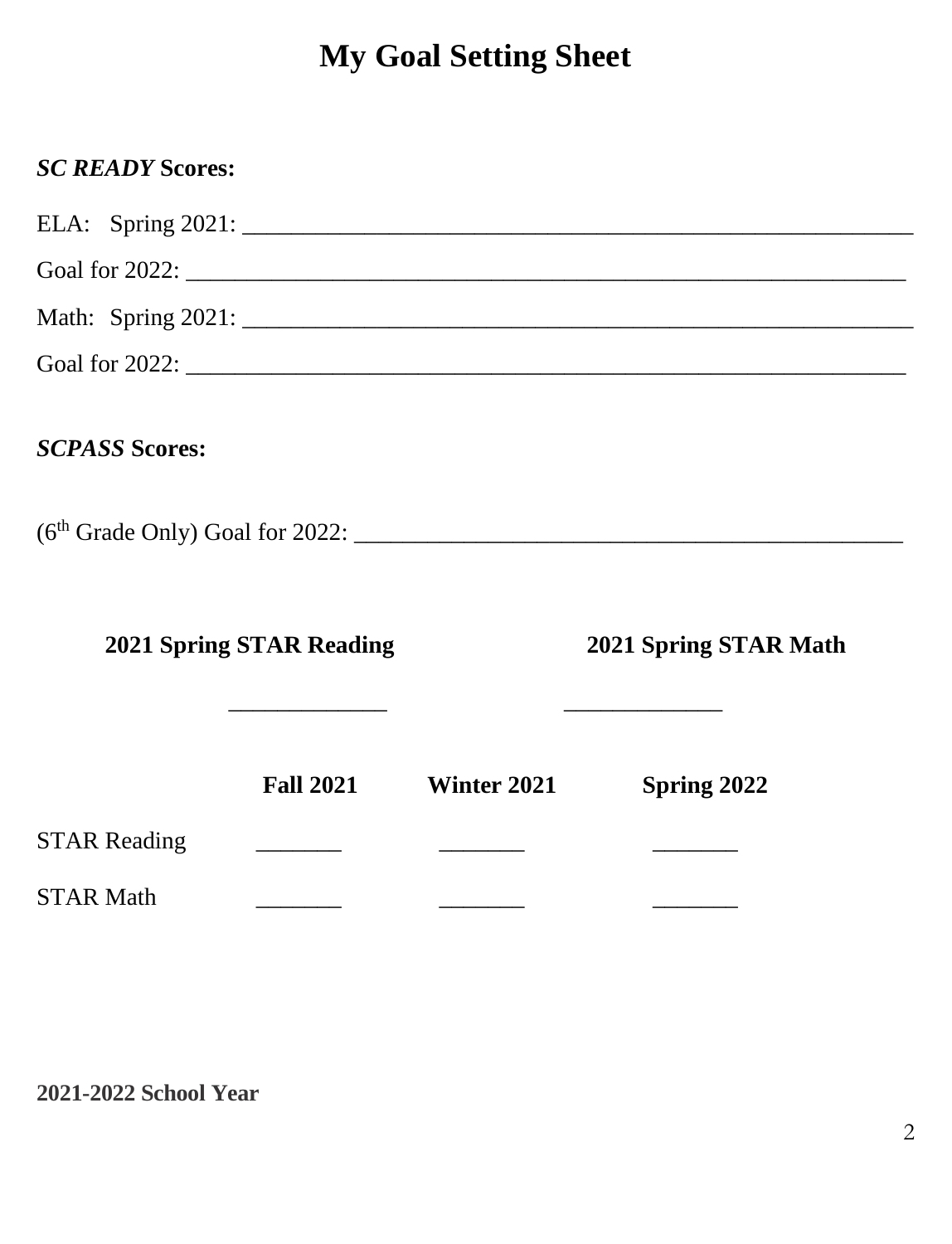Richland One will have face-to-face instruction in the fall. We will keep parents and students informed regarding safety protocols for the new school year.

The student handbook has been designed to give you the rules, procedures, and policies that have been established for all students at W. A. Perry Middle School. It should be studied carefully, referred to throughout the school year, and shared with your parents. This handbook is an excellent reference tool for your use throughout the school year and will prove to be valuable. Welcome to the 2020-21 school year at W. A. Perry Middle School.

#### **RICHLAND ONE MISSION STATEMENT**

We are Richland One, a leader in transforming lives through education, empowering all students to achieve their potential and dreams.

#### **RICHLAND ONE VISION**

Richland School District One, in collaboration with an engaged community, is committed to ensuring that each learner achieves his/her potential in a safe, caring, academically challenging and diverse learning environment that will develop productive citizens for a changing world.

#### **MISSION STATEMENT**

The mission of W. A. Perry Middle School is to educate each student and prepare him or her for a successful high school experience, so each can become a lifelong learner, achieve his or her maximum potential, and become a productive member of society, enhanced by collaboration with our parents and the community.

#### **VISION STATEMENT**

The vision of W. A. Perry Middle School is to become a shining example of excellence through high quality academic instruction, staff, and community involvement with parental support to achieve student success.

#### **GENERAL INFORMATION**

#### FOR ASSISTANCE, SEE THESE STAFF MEMBERS

Principal Dr. Robin Coletrain Assistant Principal Mrs. Lisa Payton-Johnson Assistant Principal Mr. Scott Sayers Administrator Assistant Ms. Tara Kelly Curriculum Resource Teacher Mrs. Camelia Brown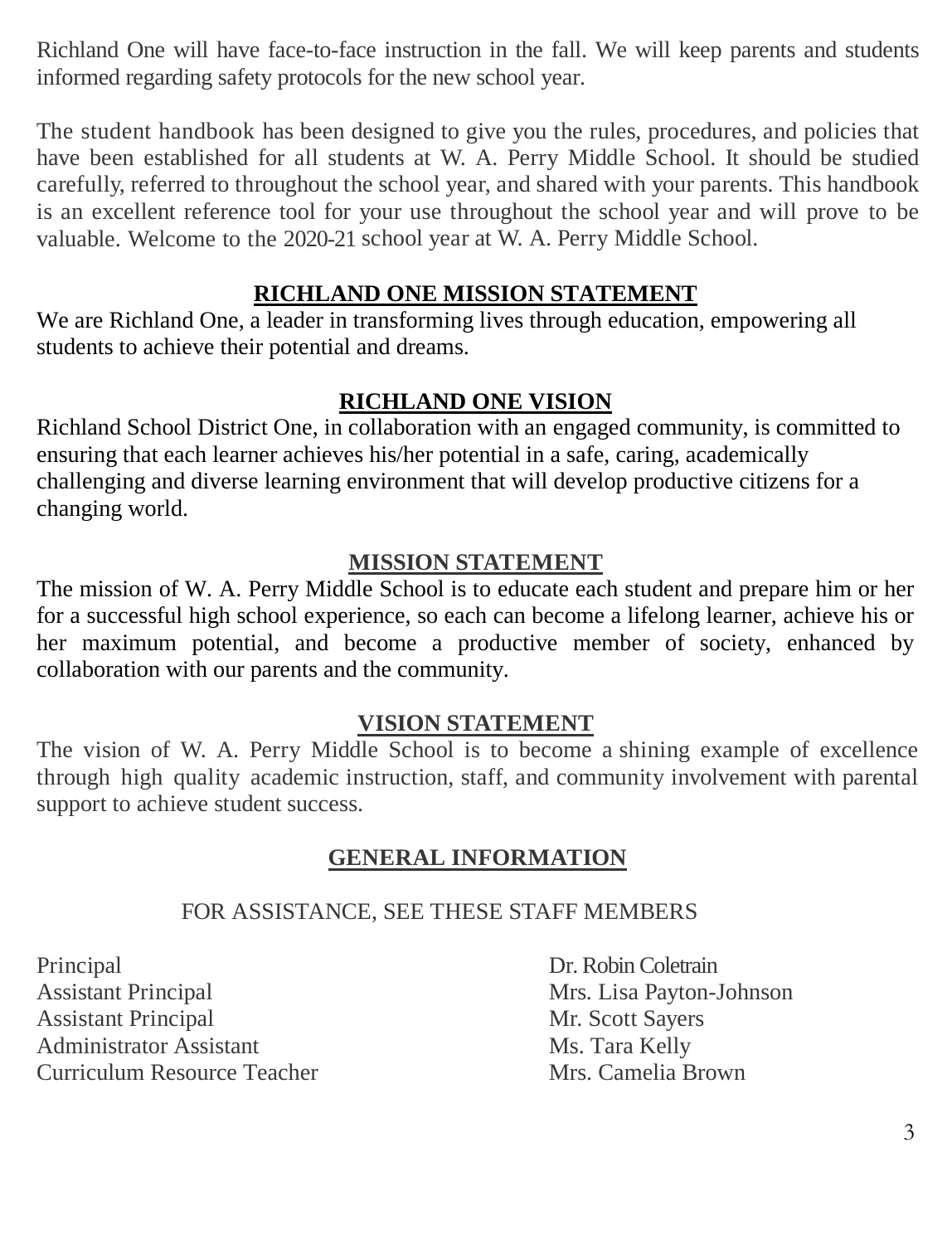- Guidance Counselors:<br>Grade 6<sup>th</sup> Grade 7<sup>th</sup> Grade 8<sup>th</sup> Mr. William Jarman Librarian/Media Specialist Mrs. Cynthia Shell<br>Cafeteria Manager Ms. Traci Gadsden Cafeteria Manager Principal's Secretary Mrs. Dashia Riley-Wider Bookkeeper Mrs. Mary Pat Goins Guidance Secretary Ms. Lorraine Brown Nurse Ms. Beverly Martin-Davis
	- Ms. Jameka Young Ms. LaShae Wallace

#### **ARRIVAL TIME**

The school day is from 8:45 a.m. to 3:45 p.m. Students should not arrive at school earlier than 7:00 a.m. Students arriving at school between 7:00-7:55 must report to the Early Bird Program. Students riding to school in cars should be unloaded in the area designated for loading and unloading (in the back of the school building). Upon arrival at school at 8:00 am, students should report to the cafeteria or assigned designated area.

#### $8<sup>th</sup>$ **Block**  $7<sup>th</sup>$  $I<sup>st</sup> Block$ 8:45-8:50 8:45-8:50 8:45-8:50 Homeroom 2<sup>nd</sup> Block 8:54-9:34 8:54-9:34 8:54-9:34 Enrichment 3rd Block 9:38-10:39 9:38-10:39 9:38-10:39 Flective 4<sup>th</sup> Block  $10:43 - 11:44$  $10:43 - 11:44$  $10:43 - 11:44$ 5<sup>th</sup> Block  $11.48 - 12.12$ R 12:14-12:32 **Lunch 1/Recess**  $6<sup>th</sup> Block$  $12:32-1:35$ 7<sup>th</sup> Block  $11:48-12:51$ s<sup>th</sup> Bloch 1-12-50-145 Lunch R 1:17-1:32 2/Recess 9th Block  $11:48 - 12:51$ 10<sup>th</sup> Block R 12:51-1:06 Lunch  $L 1:08-1:35$ 3/Recess Elective 11th Block  $1:39-2:40$  $1:39-2:40$  $1:39-2:40$ **Flective** 12<sup>th</sup> Block  $2:44 - 3:45$  $2:44 - 3:45$  $2:44 - 3:45$ Dismissal

#### **DAILY SCHEDULE**

#### **W.A. Perry Middle School** 2021-22 All Grades Bell Schedule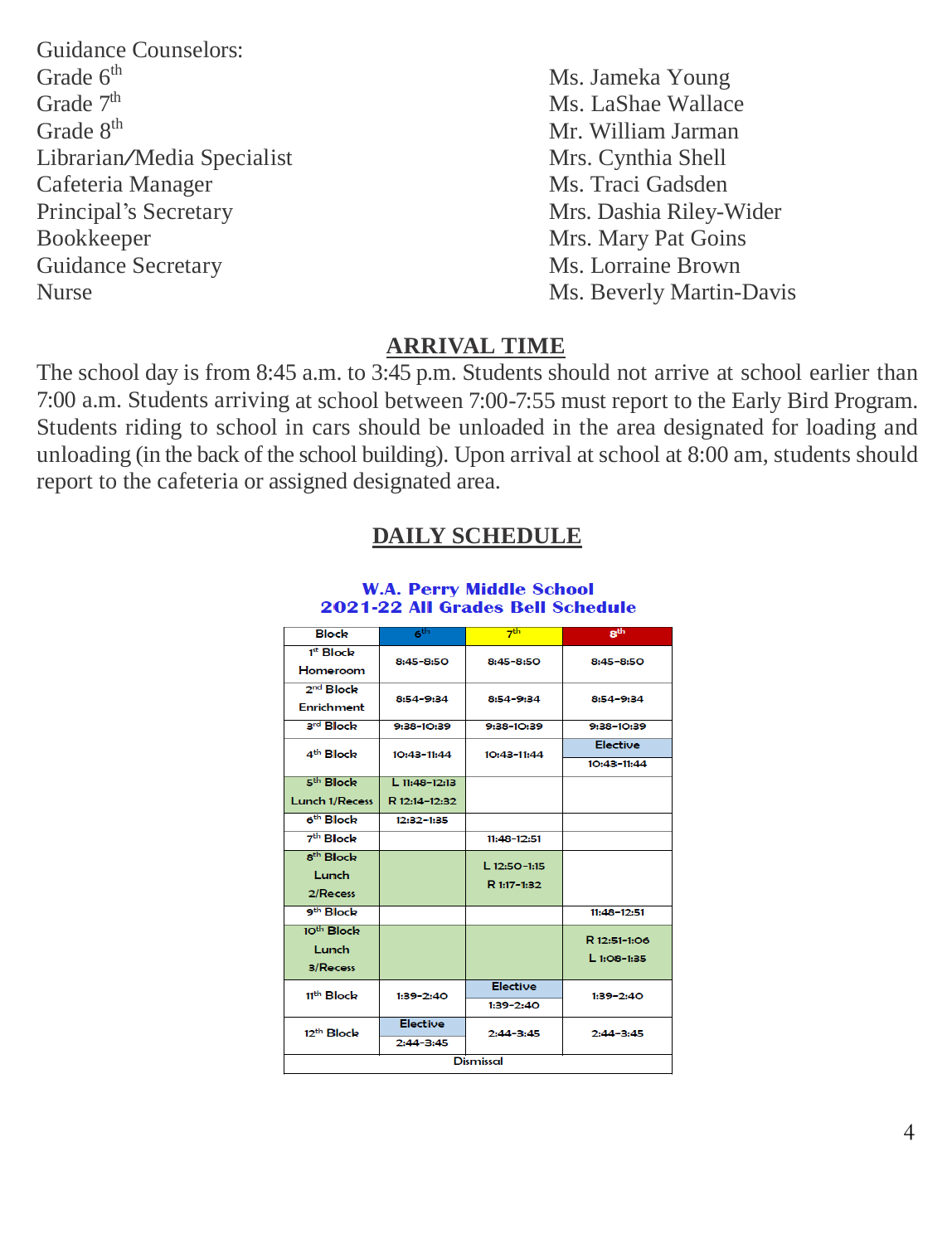# **TARDIES TO SCHOOL**

Students arriving to school after 8:45 a.m. should report to the Main Office and get a pass to class. Parents should sign in late students at the Main Office or send a note with the student explaining the tardy. Repeated tardies to school and/or class will be referred to the grade level administrator.

1<sup>st</sup> - 2<sup>nd</sup> Tardy Warning 3<sup>rd</sup> Tardy  $4^{\text{th}}$  - 7  $8^{\text{th}}$  - 9

Warning/Call to parent Lunch detention/call to parent  $8<sup>th</sup>$  -  $9<sup>th</sup>$  Tardy After School detention/call to parent 10<sup>th</sup> Tardy Mandatory Parent Conference/ Mandatory Parent Conference/ Attendance Intervention

# **DISMISSAL**

For early dismissal parents must pick their child up prior to 3:30 p.m. to avoid delays with carpool traffic and end of school announcements. The school will not dismiss students after 3:30 p.m. except for cases of extreme emergency. Students who are not participating in an afterschool program or activities must be off campus by 4:15 p.m. Students who are participating in after school activities must be picked up immediately after the program ends.

# **ATHLETICS**

Participation in athletics requires all students to maintain an overall "C" average or above in all classes. Eligibility requirements are evaluated as follows:

- Students must pay athletic fees, district insurance and debts before participating in athletics.
- Fall sports must have a "C" average at the end of 4th nine weeks the preceding year.
- Winter sports must have a "C" average at the end of the 1st nine weeks.
- Additional rules and regulations concerning athletics are governed by S. C. High School League. All students must have an annual physical and proof of insurance.

 $\bullet$ 

# **ATTENDANCE**

Any student who accumulates more than 10 absences faces the possibility of being retained.

- When your child is absent, you must turn in a medical note or parent note within **three (3)** days of returning to school.
- A parent note will excuse a maximum of 10 days. These notes only will be accepted if the absences are considered to be lawful.
- If notes are not handed in within the specific time frame, your child's absences are considered unlawful.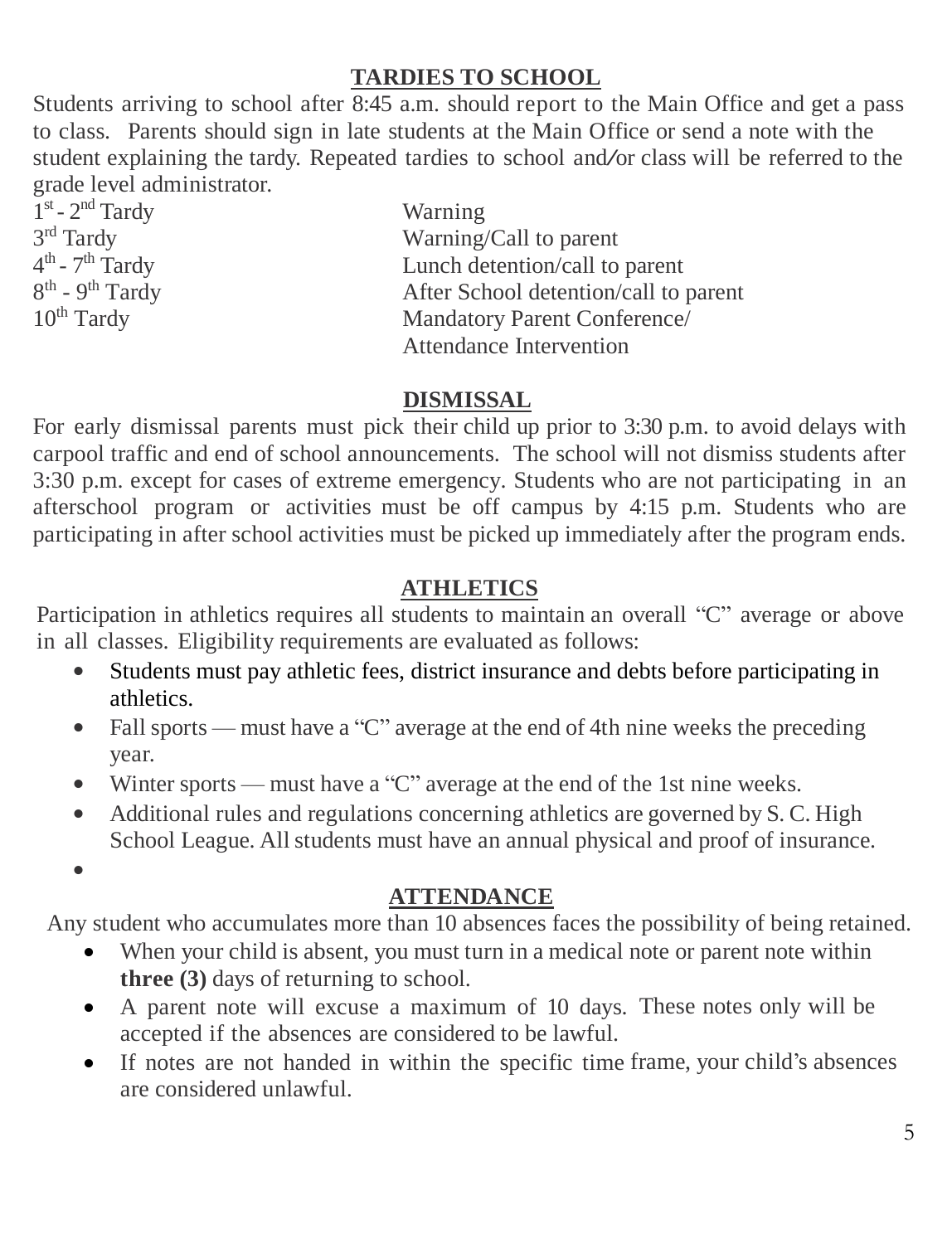There are serious consequences for unlawful absences.

# **Lawful Absences:**

- A b s e n c e s that are excused by a doctor or other medical professional
- Death in the immediate family (parent, grandparent, or sibling)
- A recognized religious holiday
- Special circumstances approved in advance by the principal (*Teachers do not have the authority to approve absences for special circumstances. You must get approval from an administrator.*)
- If your child has an illness that will cause him/her to be absent in excess of five days, you must call the school and make a request for homebound instruction. You must have medical documentation verifying the need for this request.

# **Unlawful Absences:**

An unlawful absence is any absence that is not excused under the conditions mentioned above.

# **Consequences:**

- A total of three consecutive or five total unlawful absences are considered to be truant.
- **Five (5)** unlawful absences will result in a referral to Truancy Mediation.
- Refusal by the student to attend truancy mediation and accumulating two or more unlawful absences after the scheduled mediation date will result in a referral to family court.
- Parents convicted for educational neglect may be placed under court order, fined up to \$50 <sup>a</sup> day, and/or imprisoned for up to thirty days in jail for each unexcused absence thereafter.
- Students between the ages of twelve and seventeen years of age may be prosecuted for truancy in family court. This could result in the child being placed in a DJJ facility for a period of 30 to 90 days and will result in the child having a criminal record.

# **BUS REGULATIONS**

- 1. Do not enter the bus during the school day.
- 2. No smoking by anyone on the school bus or at the bus stop.
- 3. Except in an emergency, no person shall enter or leave the bus by any other means than the front right-hand side door.
- 4. Any student found guilty of destroying any property in the school bus shall be reported to the proper officials and pay a fine. (Example: cutting seats, marking or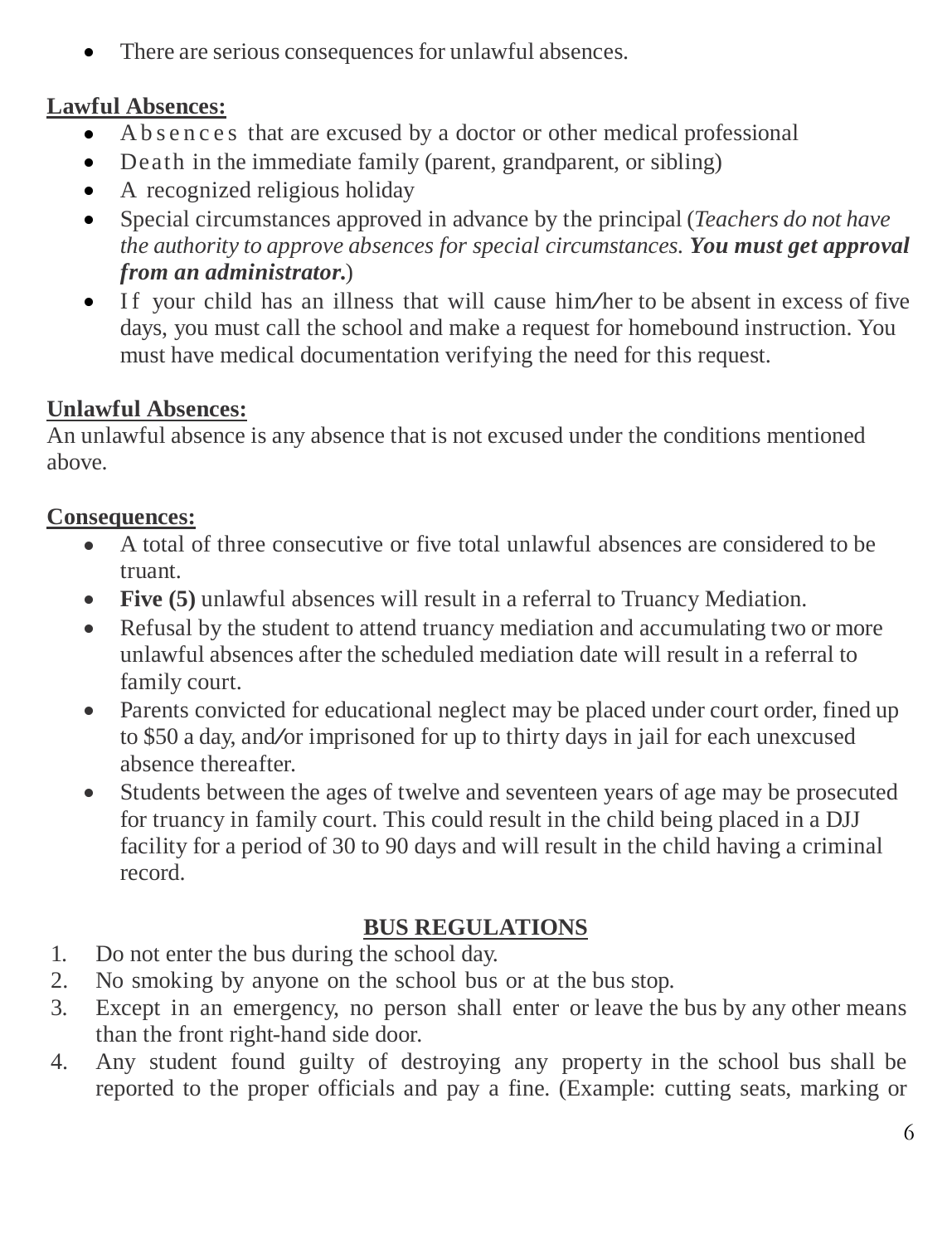scarring backs of seats, tampering with emergency door, breaking glass, etc.)

- 5. Drivers have been instructed to report any misconduct on the bus to the proper officials.
- 6. Students will be suspended from riding the school bus for cursing or fighting on the bus or at bus stops.
- 7. Knives or other weapons are never allowed on the bus or at bus stops.
- 8. Students may lose their privilege of riding the bus if they are found guilty of any violation of the above rules and regulations. In accordance with local school board policy: A pupil may be suspended from riding the bus for one week for the first offense, two weeks for the second offense, and three weeks for the third offense. If, after a third offense, a pupil persists in uncontrollable conduct while riding a school bus, he shall be suspended from such bus for the remainder of the school session then in progress.
- 9. The driver of your school bus is in full charge of the bus and of the pupils. Students should obey the driver promptly.
- 10. Students must obey the monitor on duty.
- 11. Any student discharging a fire extinguisher will be charged for re-servicing the extinguisher.

# **STATE LAWS R E L A T E D TO SCHOOL BUS TRANSPORTATION**

- 1. To be eligible to ride a school bus, students must live at least 1 ½ miles from school.
- 2. A school bus cannot leave the approved route to pick up a student who lives within walking distance of less than  $\frac{1}{2}$  mile from the point where the bus passes.
- 3. School bus stops must be at least two tenths of a mile apart.
- 4. Bus drivers are required to: a) drive only on approved routes, b) make only approved stops.

# **PUPIL CONDUCT Meeting the Bus**

- 1. Students must be on time.
- 2. If <sup>a</sup> pupil has to walk along <sup>a</sup> highway in route to the bus stop, he/she should always walk on the shoulder.
- 3. Students should walk, not run, when crossing the highway. Pupils should wait on their side of the roadway and await the signal to cross from the driver or patrol.
- 4. Pupils should not run alongside the bus when the bus is moving but should wait until the bus stops and then walk to the door.

# **On The Bus:**

- 1. Passengers should go to their assigned seats, without crowding or pushing, and remain seated while the bus is in motion.
- 2. Passengers must never extend arms, legs, or heads out of the bus.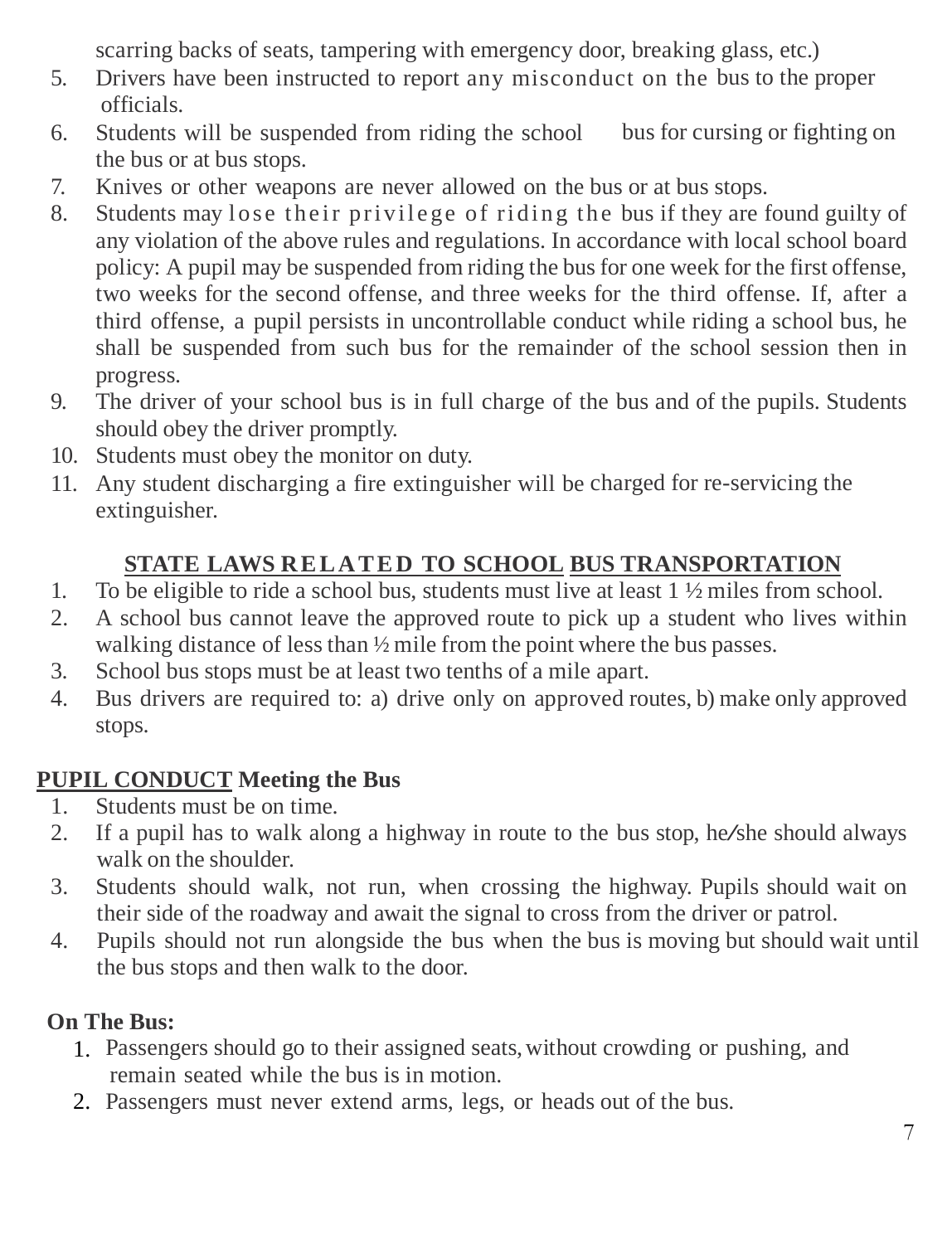- 3. Passengers should not talk to the driver while the bus is in motion except in an emergency.
- 4. Passengers must never tamper with emergency exits or any other part of the bus equipment.
- 5. Passengers must not mar or deface the bus or its seat covering in any manner. Any damage to the bus or seats should be reported by the pupil to the driver as soon as possible.
- 6. Only the driver or other authorized person(s) should remove the first aid equipment which is to be used only for emergency treatment.
- 7. Passengers must not tamper with the fire extinguisher which is to be used only by the driver in an emergency.
- 8. Passengers should only open bus windows with the permission of the driver.
- 9. Passengers must not fight or scuffle or create any disturbance in the bus. Classroom conduct should be maintained in the bus.
- 10. Passengers must not wave or shout to pedestrians or occupants of other vehicles and must not throw objects from the bus windows.
- 11. Books, lunch boxes or other objects should not be placed in the aisle of the bus.
- 12. Passengers are not allowed to eat or drink on the bus.

# **Leaving the Bus:**

# **On The School Grounds:**

- 1. Passengers must remain seated until the bus comes to a complete stop. They must never attempt to leave until the bus has come to a full stop and the door is opened to indicate that they may leave.
- 2. Passengers should leave in an orderly manner. Pupils in the front seats leave first.
- 3. Pupils must not loiter or play around the stopped or parked bus.
- 4. Pupils should not enter a restricted area set aside for bus parking or loading unless the bus is at a complete stop and should enter only their assigned bus.

# **On The Trip Home:**

- 1. Passengers are permitted to leave only at regular designated stops. Any changes must be made at the parent's request and approved by the school principal.
- 2. The pupil, after leaving the bus (if he/she must cross the highway) should walk at right angles at least 10 feet in front of the bus and wait until the bus driver or school bus patrol directs him/her to cross.
- 3. After the driver or the bus patrol gives the signal, the pupil should walk, not run, across the highway.
- 4. Band instruments, or other items, carried on a school bus must be of such size that they can be transported in the student's lap. This is necessary to ensure that all items are kept under control of the student at all times in case of an accident or emergency.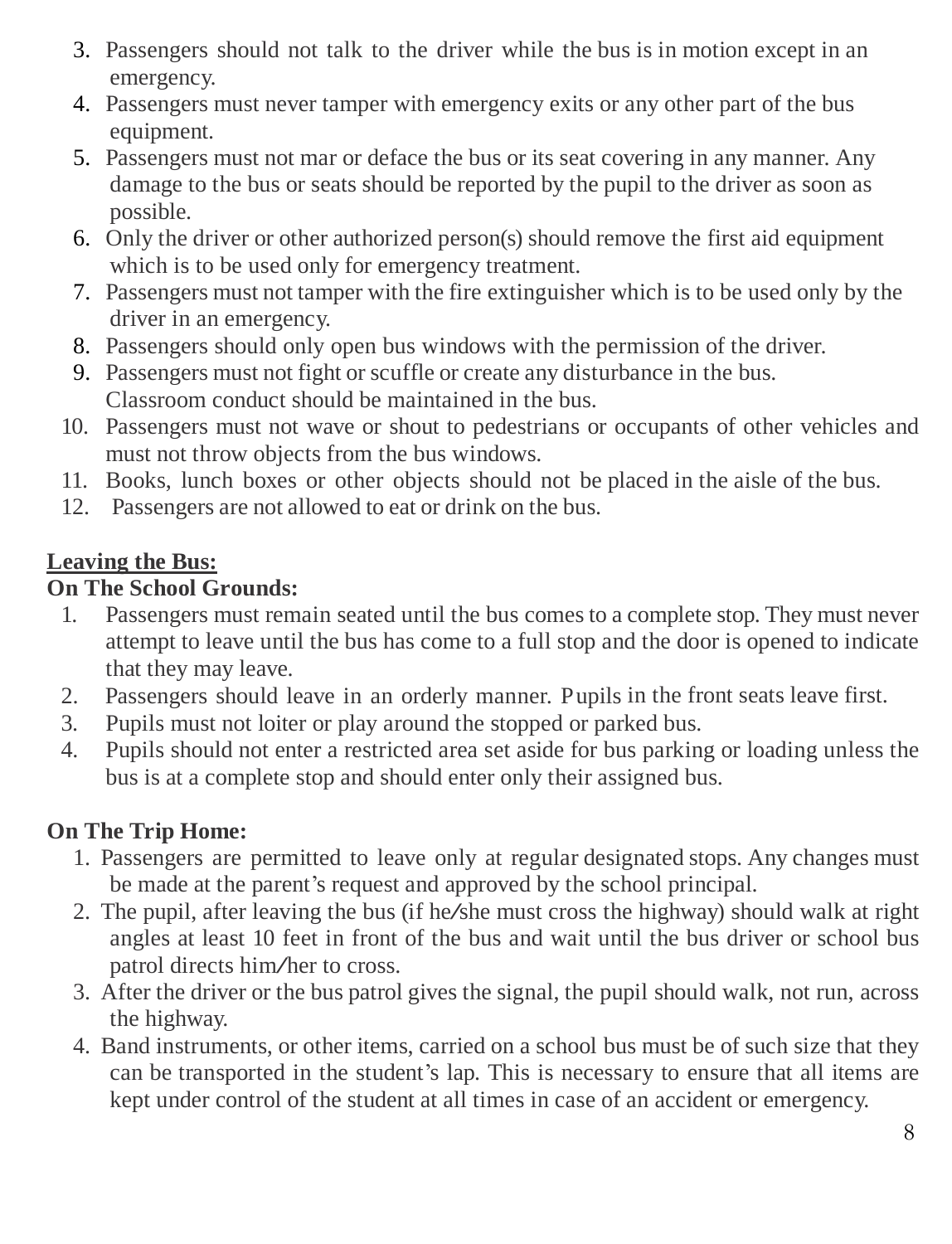#### **STUDENTS WISHING TO RIDE A BUS OR GET OFF AT A STOP OTHER THAN HIS OR HER REGULAR STOP MUST BRING A SIGNED NOTE FROM HIS OR HER PARENT. THIS NOTE MUST BE GIVEN TO THE GRADE LEVEL ADMINISTRATOR FIRST THING IN THE MORNING FOR VERIFICATION AND SIGNED APPROVAL.**

#### **CAFETERIA**

Conduct in the cafeteria isto be the same asthat expected in all other areas of the school. Each group using the cafeteria is responsible for leaving the tables neat and clean for those who follow. **Breakfast will be served each morning from 8:00 until 8:45 a.m.** If students have not eaten breakfast, they can participate in the Second Chance Breakfast meal service. Second Chance Breakfast is from 8:45 a.m. until 9:05 a.m. Breakfast stations are located outside of Guidance and the entrance to Building 2. Students must have their IDs as it is required to receive a meal.

# **CELL PHONE/ELECTRONIC DEVICE**

In accordance with RSD1 discipline policies, all Level I Offenses will be handled at the building level by the principal or his designee; Level I.J. states students should not be in possession of an electronic device. However, cellphones can be used at the teacher's discretion during monitored instructional activities. Upon confiscation of an electronic device  $(1<sup>st</sup>)$ offense), all staff and teachers should call the Main Office, request a hall monitor to retrieve the electronic device and complete the appropriate paperwork prior to the hall monitor picking up the cellphone. The hall monitor will collect these items from the classroom teacher and submit these items to Ms. Tindal in the Main Office. Staff may also turn confiscated electronic devices into the Main Office themselves. The 2<sup>nd</sup> offense will result in the cellphone/electronic device being confiscated and stored in the Main Office until the end of the 2021-2022 school year (June 3, 2022).

#### **CHANGE OF ADDRESS**

Parents must produce a proof of residence, i.e. utility bills, rental lease for the school to change address. The school must have a correct home address and a telephone number where parents can be reached during the school day in case of emergencies. Inform the guidance secretary immediately when there are changes in an address or phone number.

#### **CONFERENCES**

Parents wishing to talk with an administrator should call 803-256-6347 for an appointment. Please call when any problem arises or when we can be of service. Conferences with teachers should be scheduled through the guidance office (803-256-6347).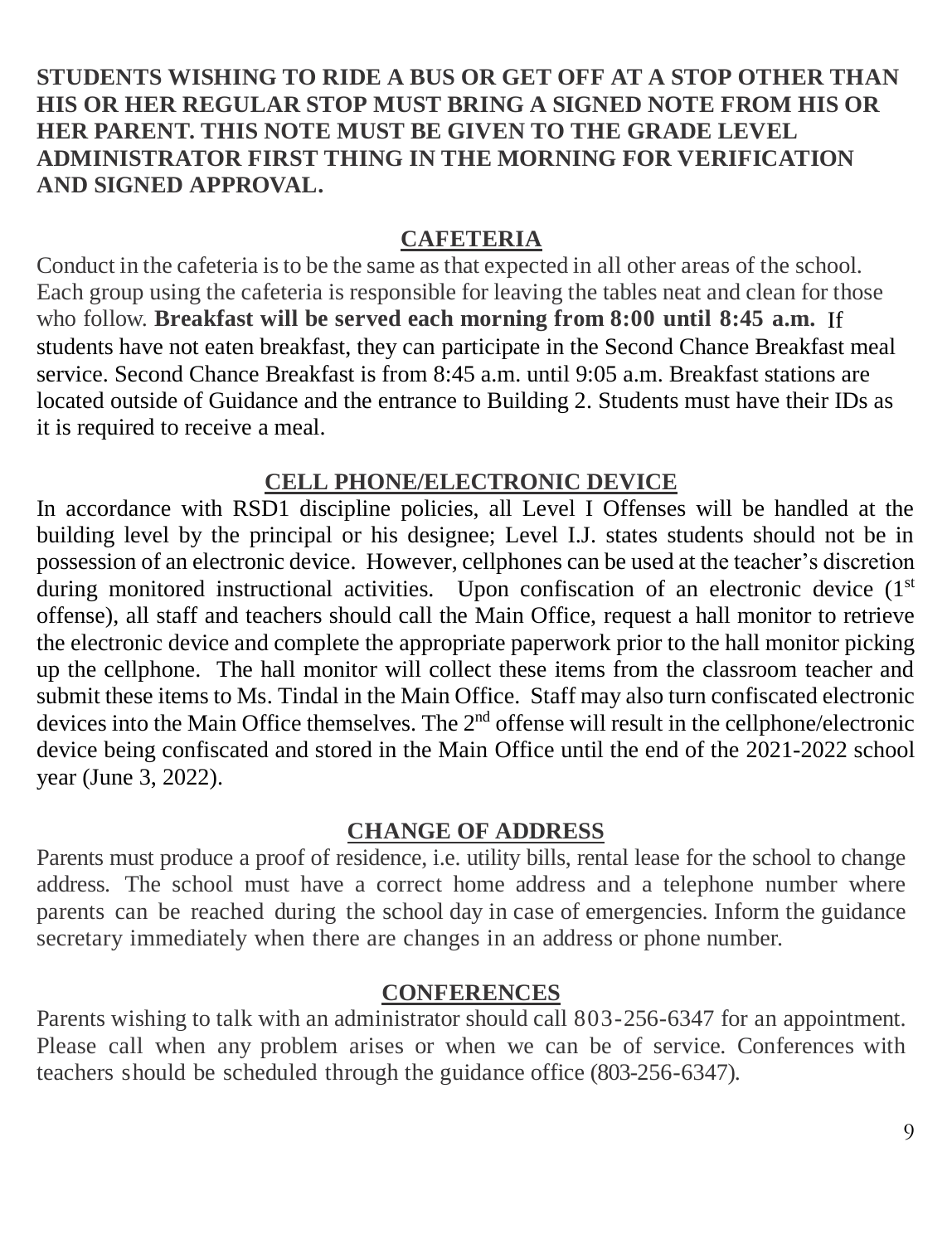#### **DEBTS**

Students are responsible for all supplies, materials, or equipment checked out in their names. Debt sheets will be issued periodically during the school year for IDs, lost/damaged textbooks, DLE devices, DLE chargers, library books, locks, cafeteria credit, etc. Report cards may be held for non-payment of school debts.

#### **DISCIPLINE**

All students are expected to adhere to the rules outlined in the RCSD1 Student Code of Conduct - Student Rights, Responsibilities, and Character Development Handbook. W. A. Perry students are to show responsible behavior. Respect for parents, teachers, staff and fellow students is expected. Sportsmanship as athletes and spectators, neatness and cleanliness in dress and appearance, language, and behavior all reflect on the students of W. A. Perry. A primary goal of education is to prepare students for a healthy, functional life in society. This goal can best be accomplished in a teaching- learning environment which allows information to be transferred from teacher to student through avenues of interest and challenge in an atmosphere of mutual respect. Improper student behavior would be considered to be that which interferes with the learning environment, safety of others, and the orderly function of the school. The correction of improper behavior will be carried out in a positive and effective manner. The following procedures are utilized in correcting improper student behavior:

- Teacher-student conference
- Teacher-parent-student conference
- Lunch detention
- After school detention
- Saturday detention
- Referral of student to guidance counselor and/or Character Coach
- Referral of student to assistant principal
- Administrator and parent conference
- Detention assigned by administrator
- After school detention
- Character Coaching/In School Suspension (ISS)
- Out of school suspension
- Recommendation for expulsion

\*Please note that the severity of the misbehavior will dictate which of the above consequences will be used as well as the order in which they will be used. All discipline is administered upon the discretion of the school administrator.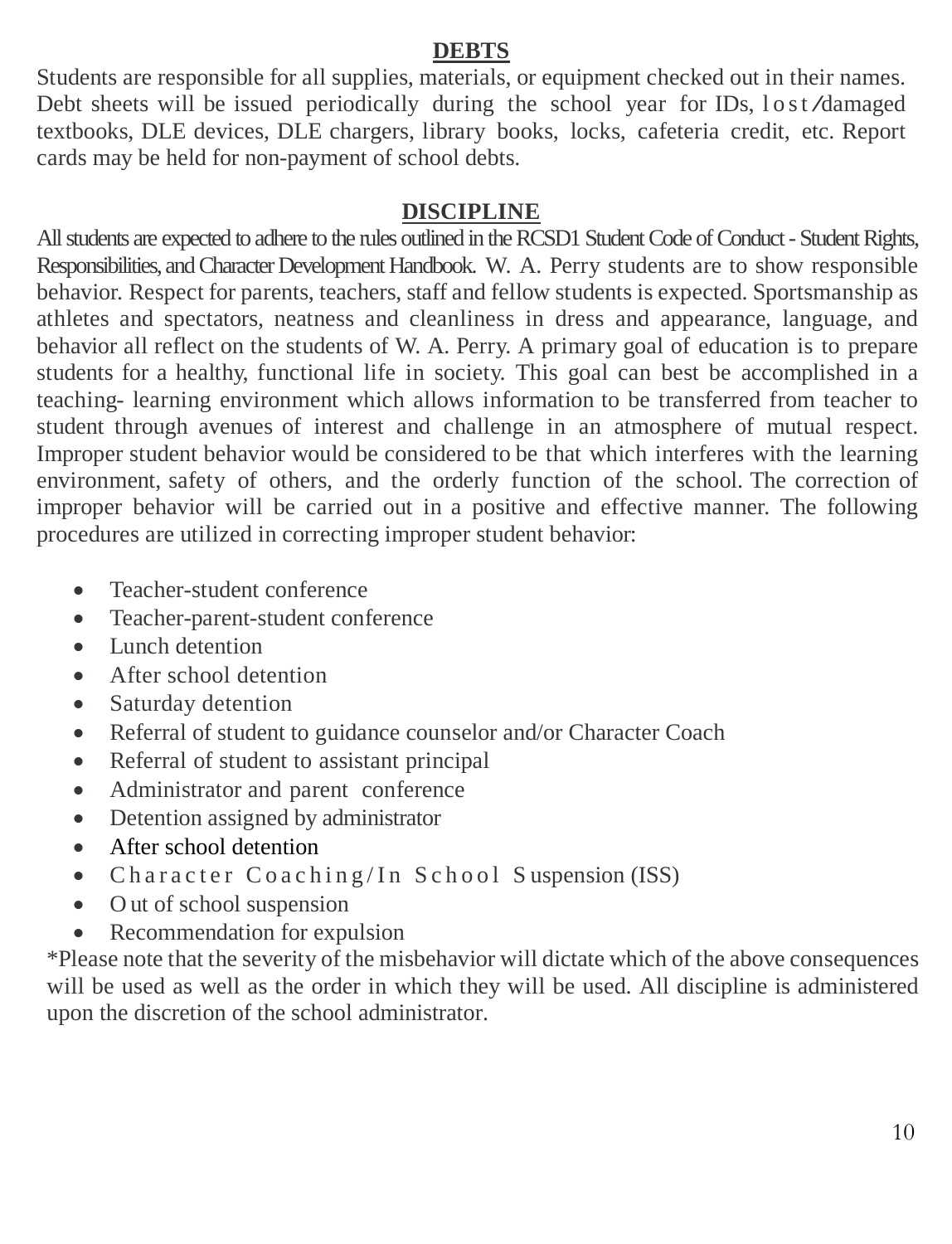#### **DETENTION**

Detention may be given for general infractions of school or classroom rules. Detention is held during lunch, after school, and on Saturdays. A student assigned after school detention or Saturday Detention will receive a 24 hour notice either in writing or a parent will be notified by telephone. School policy requires that students make up double time if they fail to serve the original detention. Students not serving detention will be assigned alternative discipline. Detention is assigned upon the discretion of the administrator.

#### **DRESS CODE**

W.A. Perry students are expected to dress and be groomed in such a way as to not distract or cause disruption in the educational program or orderly operation of the school. Personal appearance of students should promote health and safety, contribute to a climate conducive to teaching and learning, and project a positive image of the District to the community. Students should dress for the educational setting and not the recreational one.

Clothing and/or hair should not be so extreme or inappropriate to the school setting as to disrupt the educational process. Therefore, clothing deemed distracting, revealing, overly suggestive or otherwise disruptive will not be permitted.

Wearing accessories or clothing that could pose a safety threat to one's self or others is not allowed. This includes heavy chains not made as jewelry, fishhooks, multiple finger rings (rings welded together resembling brass knuckles or rings that can be used as a weapon), studded bracelets or collars, nose/lip to ear chains, etc. Unusual body piercing that is disruptive to the order of the school, or is a distraction to the learning environment, will not be allowed.

Tights, leggings, jeggings, and/or yoga pants (4% or more spandex) are only permitted if worn with a loose fitting top that stops at the fingertip. Holes in jeans are only permitted if some type of garment is worn underneath. Holes should not be more than three inches above the kneecap. Students are not permitted to wear jeans with holes in the rear (i.e., buttocks, thighs, etc.). Spandex skirts and dresses are not permitted. Shorts and skirts must stop at the fingertip.

Pants must be worn at the natural waistline and undergarments are not to be visible. If they do not fit properly, a belt must be worn to keep them in place.

Shirts must be tucked in to the extent that belts or waist- bands are clearly visible at all times. Sleeveless attire cannot reveal undergarments. Shirts cannot be tight, low cut or show cleavage. Shirts should be loose fitting and fully cover the upper body. Tank tops, halter-tops, shirts with spaghetti straps, see through shirts, and shirts with shoulder cutouts (i.e., cold shoulder shirts) will not be allowed.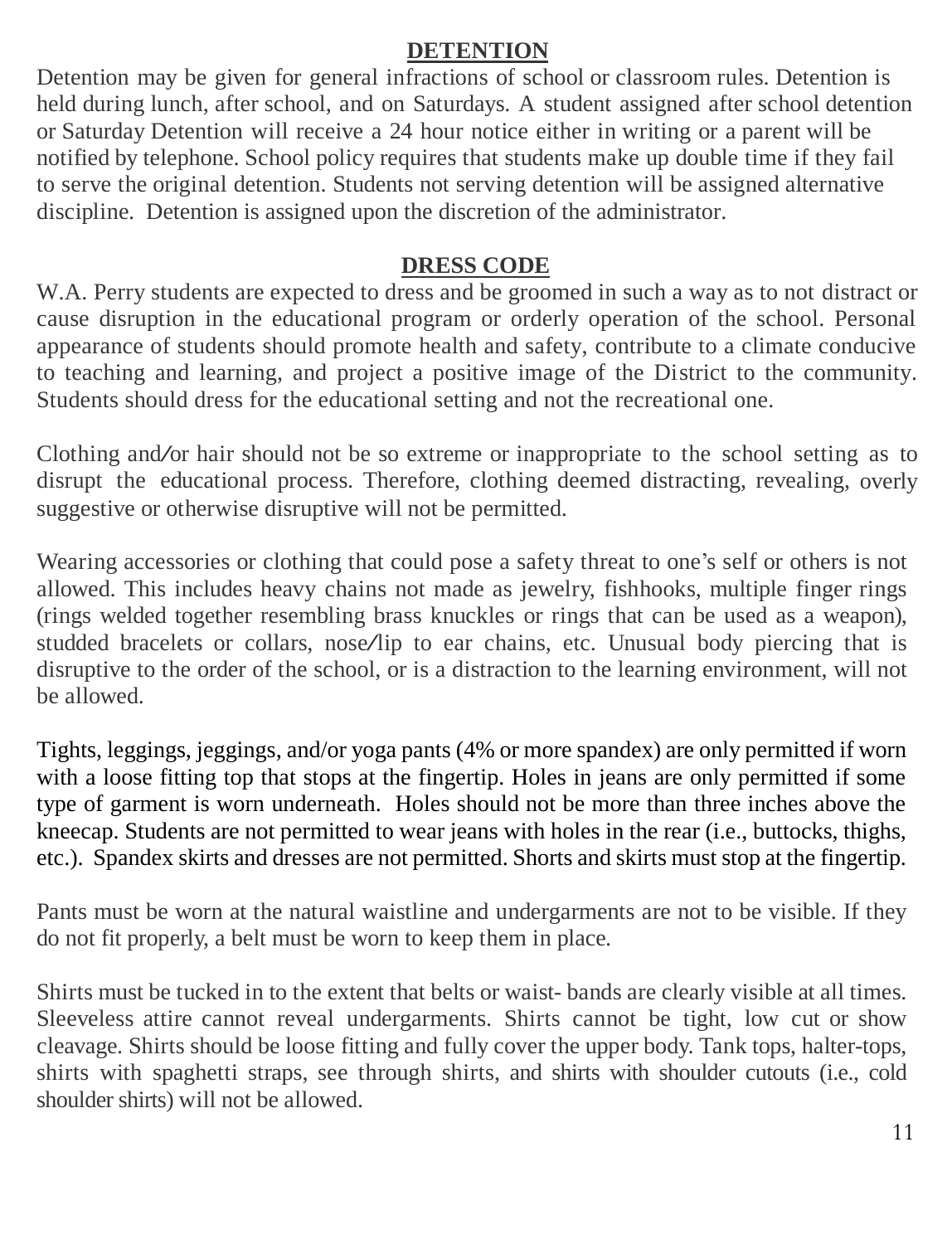Students may not wear hats, hoods, headbands, head scarves, bonnets, sweatbands, etc. inside the building. If any of these items are needed for medical reasons, a medical note from a doctor must be provided.

Attire must not evidence membership or affiliation with a "gang" in any negative sense of the term. In determining whether or not a student is in violation of the prohibition on the wearing/display of <sup>a</sup> gang-related item, the district will maintain, in all of its school offices, an example of potential gang indicators including symbols, hand signals, graffiti and clothing/accessories Bandannas and do rags are not allowed on campus and administrators will not be held liable for confiscated items

Proper shoes must be worn at all times. Open back shoes are permitted. Shower shoes, bedroom slippers, and slides are not permitted. Stilettos are also not permitted.

.

Attire must not be immodest, obscene, profane, lewd, vulgar, indecent or offensive. Lower garments should be of adequate length to assure modesty when the student is seated or engaged in school activities.

Students may not continue to attend class wearing inappropriate clothing. Neither parents/legal guardians nor students will place the burden of enforcing the dress code solely on the school. Parents/Legal guardians and students are expected to comply to ensure that a comfortable, safe and non-confrontational environment is provided for all students.

Students must wear his/her ID badge every day. It is a security measure to aid in identifying students. The ID is considered a part of the dress code.

**Administrators and faculty members are expected to strictly enforce the dress code at all times. The administration will make the final judgement on the appropriateness of clothing and/or appearance and reserves the right to prohibit students from wearing any articles of clothing or other items which lead to or may foreseeably result in the disruption of or interference with the school environment.**

**In the event that a student comes to school not in dress code, the student will be given the opportunity to call home for a change of clothes. The student will be sent to In School Suspension until a change of clothes is dropped off by the parent/guardian.**

# **Failure to comply with the dress code could result in the following disciplinary actions**:

- $\bullet$  1<sup>st</sup> 3<sup>rd</sup> Offense Warning (contact parent for change of clothes)
- $\bullet$  4<sup>th</sup> Offense After School Detention/parent contact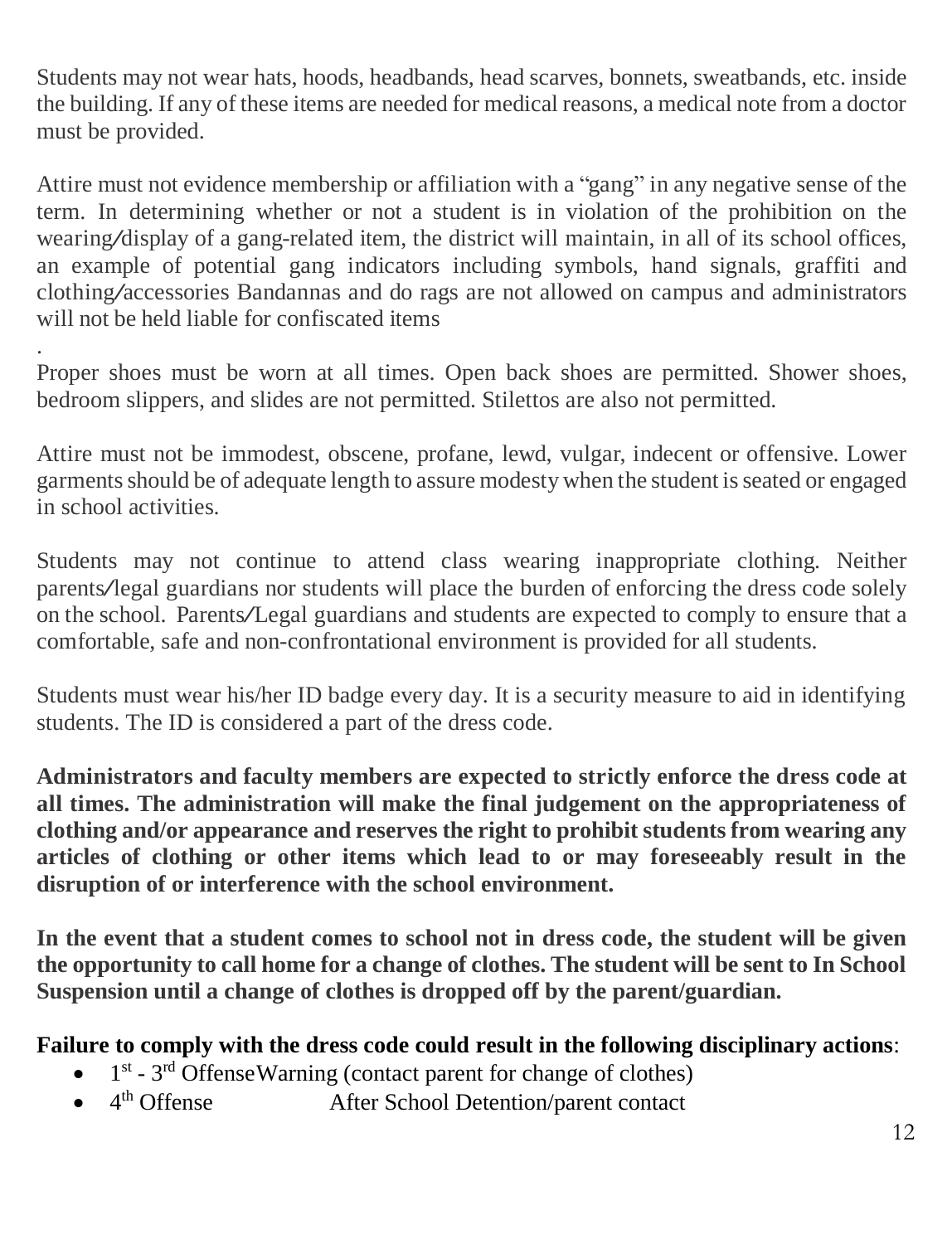$\bullet$  5<sup>th</sup> Offense Saturday Detention/parent contact

Repeated violations of this dress code will be treated as disruptive behavior in violation of the student code of conduct. However, dress code violations will not carry over on the student's discipline record to subsequent years.

# **EARLY DISMISSAL**

In order to provide a safe and educational environment for all students, the school attempts to minimize all unnecessary disruptions. It is the school's policy that no student will be dismissed after 3:30pm unless for extreme emergencies approved by an administrator. For the safety of all students, the Main office staff will only release students to persons to whom the parent/guardians have given consent for release on the W. A. Perry Student Information Update Form. In all cases, photo identification will be required for verification prior to the release of all students. For the safety of our students, there will be no exceptions to this policy.

# **EMERGENCY DRILLS**

An emergency evacuation map is posted in each classroom area; study the plan and become familiar with it. When the fire alarm sounds or an official announcement is made by an administrator, walk quietly while leaving the building. Students should remain with their class and await further instructions from the teacher or public address system. Students in the media center during an evacuation should exit and remain with the media specialist or other library staff person. All students, staff, and visitors must participate in all emergency drills, failure to do so will result in the appropriate consequences.

# **EXAM REQUIREMENTS**

Out of fairness and high expectations for all students, the following exam requirements have been proposed by the Curriculum Advisory Committee:

- 1. All teachers will administer a mid-term and a final exam.
- 2. The mid-term exam will cover material from the beginning of the year to the end of the second nine weeks. The final exam will cover material from the beginning of the third nine weeks to the end of the fourth nine weeks.
- 3. Exams will count no more than 10% of the semester grade.
- 4. The format of the exam and the number and type of questions on the exam is at the teacher's discretion.

# **FIELD TRIPS**

The RSD1 Board of School Commissioners defines a field trip as any learning activity which a school sponsors, approves and supervises and which requires the student(s) to leave the school grounds. According to Policy IJOA, instructional staff may request that field trips which directly relate to concepts and objectives of the approved curriculum for the particular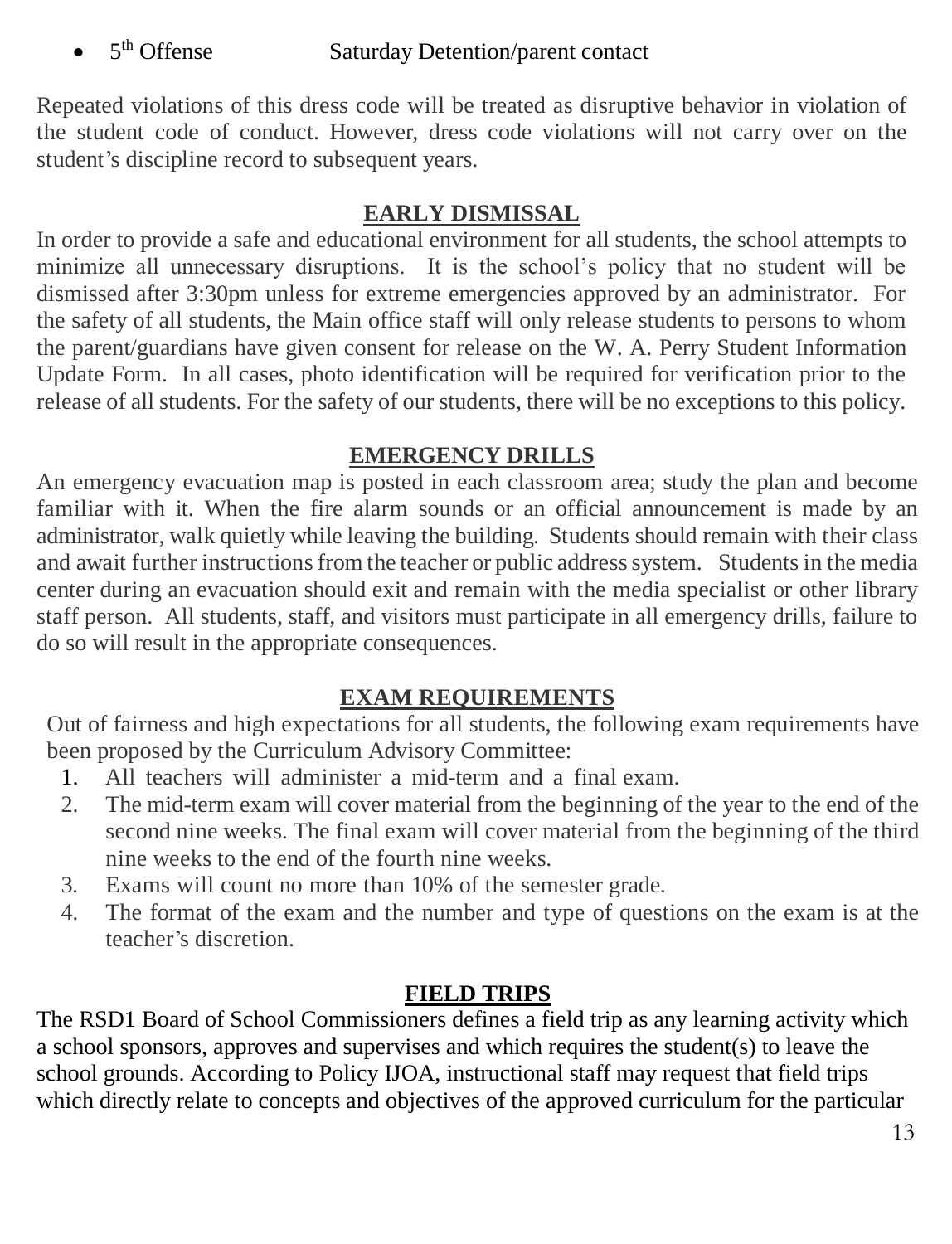subject area, club or grade level be scheduled as part of the instructional day. Field trips, like any other instructional activity, must be wisely chosen, thoroughly planned and carefully conducted. Sponsors of field trips must give special attention to clarifying the purposes and objectives of a field trip and to providing meaningful follow-up discussion and activities after the trip.

All RSD1 approved chaperones must adhere to the following regulations: have written permission slips signed by the parent prior to allowing student to participate in field trip, ensure supervision of students at all times and exercise close control over all students, maintain the RSD1 student to chaperone ratio of 10:1, establish a process for regular accounting for all students and staff, both periodically and when activities change (such as before boarding the bus, have all medical records of students that receive medical attention on a daily basis by the school nurse and follow all district policies.

All field trips are considered an extension of the school and as such, all W.A. Perry Middle Students must follow the same rules as outlined in the 2021-2022 student planner and the RCSD1 Student Code of Conduct - Student Rights, Responsibilities and Character Development Handbook. These rules include: no fighting, bad language, physical intimacy, rough housing. Students involved in school trips must stay at the accommodations arranged by the school. The use of drugs or alcohol by any students on a school trip will result in those students involved being sent home at their own expense and could lead to further punitive action such as suspension from school. Curfew times, as set forth by chaperones will be adhered to by all students. All bus rules and regulations must be followed as outlined in the Student Planner unless instructed otherwise by a chaperone, exceptions may include electronics and food on the bus.

Any violations of school and field trips rules will result in the appropriate consequences administered at the discretion of a staff member.

#### **FOOD POLICY**

All soda, candy, food and sunflower seeds are not permitted in the classroom or hallways. Teachers must obtain prior approval from administration for special circumstances. All soda, food, candy and sunflower seeds must remain in the cafeteria. Soft drinks or juices brought to school f o r l u n c h must be in pre-sealed containers. The sale of any food or drink item by a student on the school campus is prohibited. Teachers and administrators will confiscate all items brought to school in violation of school food policy. Violation of this policy will result in referral to the school administrator and possible suspension for uncooperative behavior.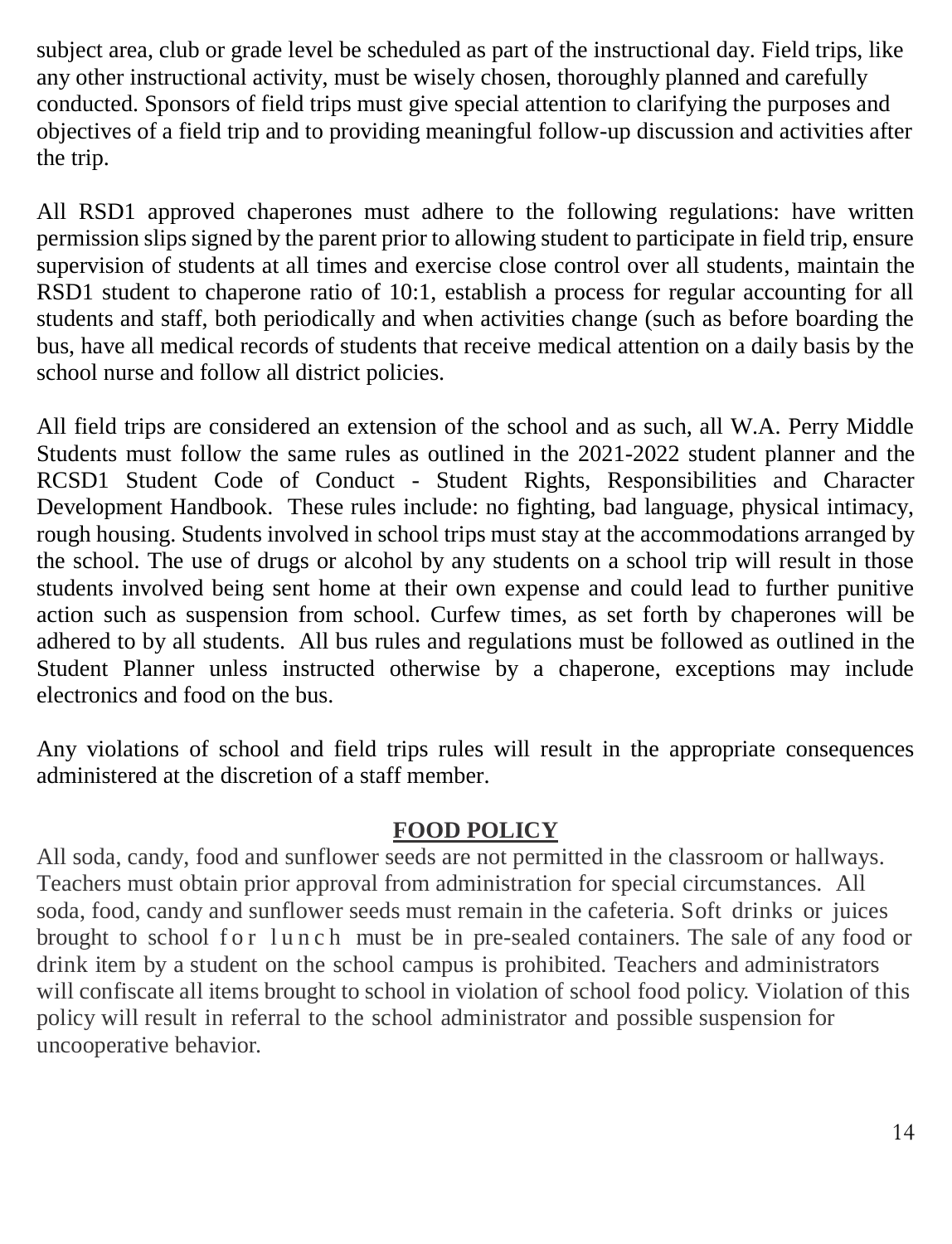Parents are not allowed to drop off lunch during school hours. In addition, parents and students are not allowed to order lunch to be delivered to the school.

#### **GRADING POLICY**

Grades will be based on a variety of assessments. The criteria for creating the grading policy should include the following:

- A minimum of 15 assessments (10 related arts) documented in the grade book during the nine-weeks marking period, 5 of the 15 must be major assessments such as tests, written compositions, performance and projects.
- 7 assessments must take place before the interim.
- Grading scale:

Classwork 25% Homework 10% Test/Projects 40% Quizzes 25%

# **MAKE UP WORK**

The number of days allowed for a student to turn in makeup work will be equivalent to the number of days absent from class. Projects will be due the day the student returns to school. If a student is absent on the day of a test, the test will be taken on the day the student returns to school. If a student is absent days prior to a test, the number of days that he or she may make up prior to taking the test will be equivalent to the number of days he or she was out.

# **HALL PASSES**

Students must have a hall pass signed by a teacher/administrator in order to leave a class during the school day. Students are to travel only in their grade level hall, except when going to cocurricular classes.

# **HEALTH ROOM/MEDICATION**

W.A. Perry Middle School has a fully equipped health room with a full-time registered nurse and a health room assistant. The health room is open from 8:00 a.m.- 3:45p.m. Students who become ill or injured during the day should obtain a pass from a teacher or administrator and report to the health room with their student identification and the pass. The school does not furnish any medication to students, including Tylenol. Students who need to take medication during the school day must bring the medication to the health room first thing in the morning in the original container with a note from the parent. Medication sent without a parent note, or not properly labeled, will not be administered. All prescription medication, including inhalers, must come in the original prescription bottle, or box, with the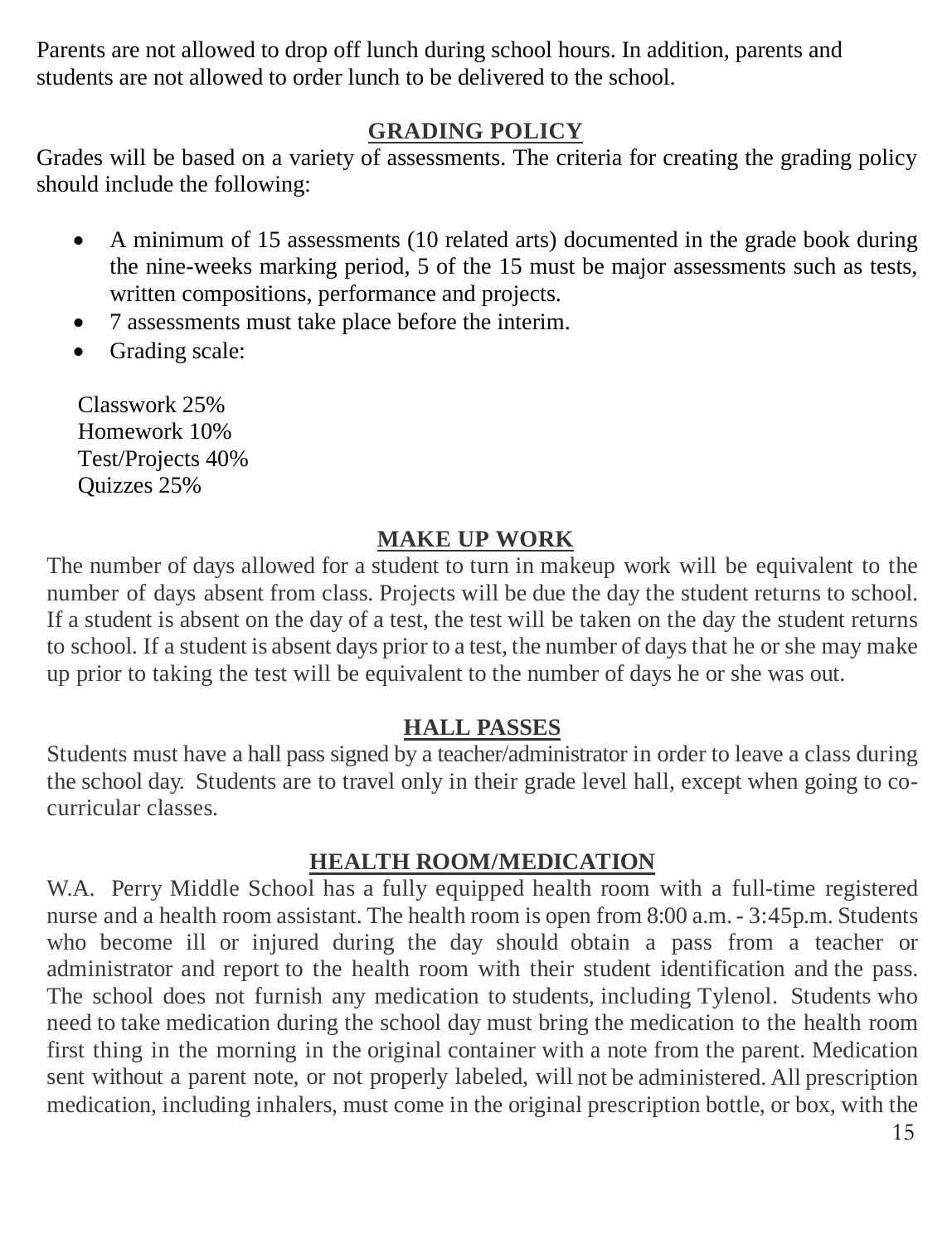most recent prescription date on the label. All prescription medication also will require a physician's signature on the permission form. Medication only will be administered according to the prescription label unless a physician's note changes the dose of the medication. All medications for field studies should be sent to the health room in advance so the nurse can give them to the proper adult chaperones, along with the emergency bag. Students may not have responsibility for their own prescription and non-prescription medication for field studies. Please direct any questions to the school nurse at 256-6347.

#### **HIGH SCHOOL CREDIT**

Students may earn high school credit for English I, Algebra I, Geometry, and Spanish while still in middle school. Please be aware of some of the changes in regulations that govern such courses. One crucial issue you will need to consider is the fact that grades earned in high school credit *courses taken in middle school will count toward your high school GPA and classrank and will become a part of your high school transcript.* The State Board of Education (SBE) adopted a Uniform Grading Policy (UGP) for South Carolina's public schools in December 1999. That policy, which applied to all students who first enrolled in the ninth grade in the 2000–01 school year, was revised in 2007, 2016 (ten point scale), and 2017. The policy applies to schools and school districts that elect to apply the policy to all students in all applicable grades. This would include the  $7<sup>th</sup>$  and  $8<sup>th</sup>$  grade students at W.A. Perry taking courses for high school credit.

The breakdown is as follows:

| $\mathsf{A}$ | $90 - 100$   |
|--------------|--------------|
| B            | $80 - 89$    |
| $\mathbf C$  | $70 - 79$    |
| $\vert$      | $60 - 69$    |
| F            | 59 and below |
|              |              |

Additionally, when middle school courses are taken for high school credit, all of the prescribed statewide procedures for high school courses must be followed. This includes pro- visions for dropping a course. At the middle school level, students can withdraw from a year-long course within the first twenty days of the course without penalty. However, students who withdraw after that time will be assigned a WF and the F will be calculated into their overall GPA unless they repeat the course in the 9th grade. If you wish to repeat a dropped course or any other course once you are in high school, the course should be repeated during your freshman year. Only the 9th grade retake will be used in figuring the GPA, and only the 9th grade retake will appear on the transcript. In rare instances, the middle school administration may initiate actions that result in a student changing courses, in which case the WF will not apply.

# **HOMEWORK – CLASS WORK CREDIT**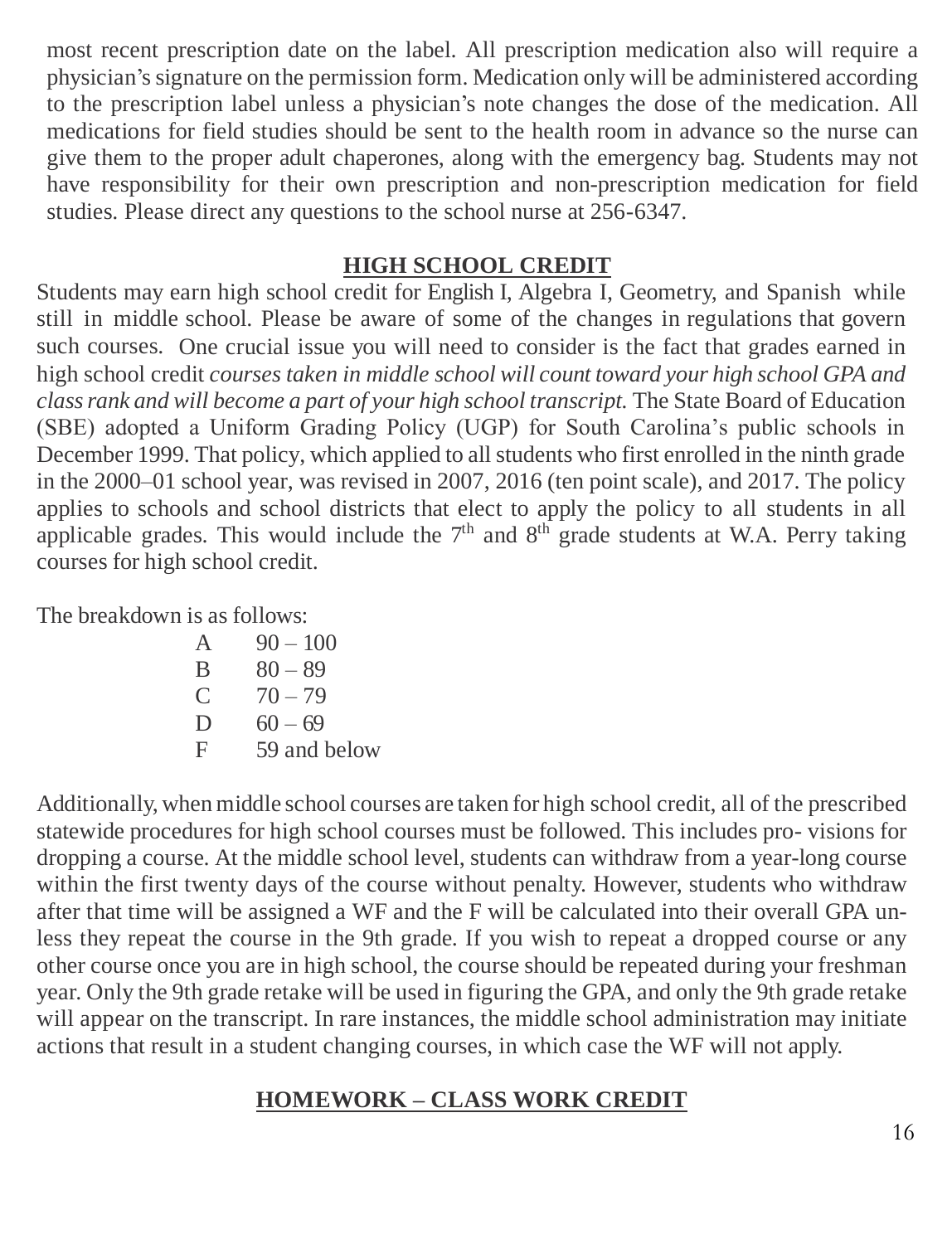Homework is assigned to students on a regular basis as a way to supplement and strengthen the students' regular classwork. Homework assignments should average approximately 20 minutes per subject each day. Parents of a student who is ill and will be absent from school three or more consecutive days may request assignments by contacting the guidance office (803-256-6347). If a parent feels a student will not be able to do his or her home- work during the week, a request should be submitted to the teacher stating the reason. The grade penalty assessed for daily work turned in late is 10% per day. The grade earned on a long-term project will be lowered by one letter grade per day past the due date (up to five days) until the project is turned in.

# **EXTRA CREDIT**

Assignments for extra credit may be offered at the discretion of each teacher. Work done for extra credit will not replace regular assignments.

# **NO ZERO POLICY**

W.A. Perry has adopted a no zero policy for all assignments. Students are expected to make-up any missing assignments by the end of each nine weeks. Students who have missing assignments will be required to complete them during Early Bird, Lunch Detention, After School, Saturday School, In School Suspension or Saturday Detention.

# **RICHLAND ONE COUNTY SCHOOL DISTRICT ONE REDO/RETAKE POLICY**

#### **General Guidelines**

Students who score **below 70** can redo/retake up to three (3) assessments/projects per marking period. Students will have only **one** opportunity to redo/retake each assessment.

The higher grade achieved **up to 70** (original or redo) will be recorded.

The teacher determines the re-teaching/tutoring opportunity required prior to the student retaking the assessment.

Retakes will cover same objectives but will not be the original assessment/assignment. Alternative assignments may be required at the teacher's discretion since some assessments/assignments may not be replicated.

The redo/retake opportunity will occur no later than within five (5) days of the end of the marking period.

#### **Student Procedures**

1. The student must complete a Redo/Retake Plan of Study.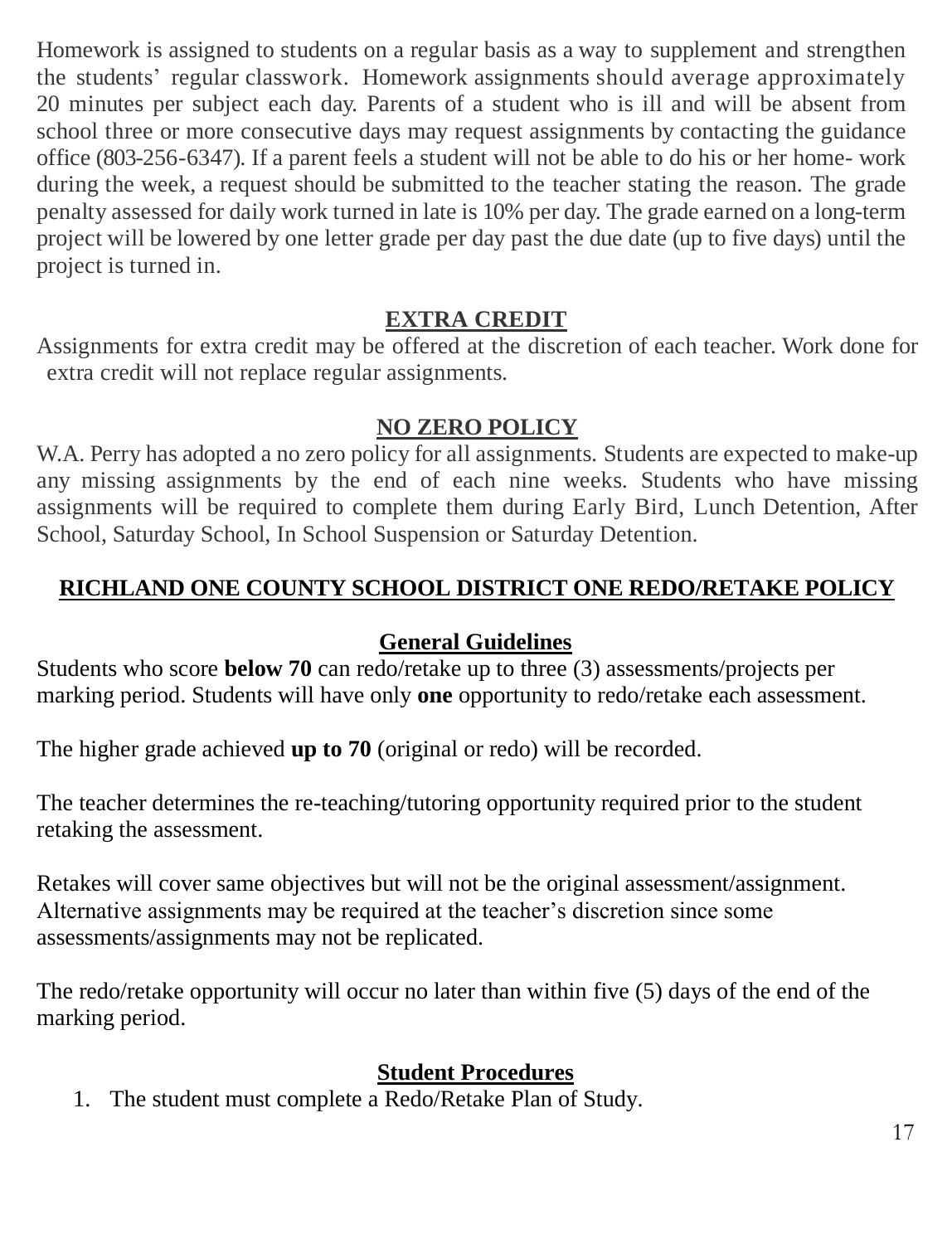- 2. Sign and get parent/guardian signature.
- 3. Submit the Plan of Study to the teacher within three (3) school days of receiving the assessment score below 70**.**

#### **\*Teacher Procedures**

- 1. The teacher reviews the Plan of Study and indicates the tutoring/instructional support required and the rescheduled assessment date/time.
- 2. Sign the Plan of Study and submit a copy to the student/parent.
- 3. The teacher may schedule a redo/retake opportunity before school, during school or after school.
- 4. Keep a copy of each Plan of Study as a part of your student files.

# **\*Complete process within seven (7) days of receiving the student's Plan of Study.**

# **ID CARDS**

ID cards will be issued to all students at the beginning of the school year. All students will be required to wear their ID cards throughout the school day. Replacement IDs are \$5.00 each. Students will be issued a debt slip for nonpayment of replacement IDs.

# **IMPROPER EQUIPMENT**

Items such as cell phones, skateboards, computer games, IPODS, MP3 players, CD players, radios, beepers, stuffed animals, toys, blankets, cameras, collectable trading cards, baseball bats, basketballs or footballs, etc. are not necessary to the instructional program and therefore should be left at home. If these items, or others not essential to the education process, are brought to school, they will be confiscated and the student referred to the administrator for disciplinary action. The school will not be responsible for the safekeeping of these items.

# **LOADING ZONES**

To ensure safety and improve traffic flow, all carpool students will enter and exit from in the carpool lane in the rear of the school. Only buses will be allowed to enter and exit in front of the school. DO NOT DROP OFF STUDENTS IN FRONT OF THE SCHOOL. All traffic patterns are subject to change during the school year.

# **LOCKERS/BOOKBAGS**

Students will be assigned lockers near their homeroom area. It is the student's responsibility to see that his locker is kept locked and in order at all times. The administration reserves the right to inspect lockers at any time for safety and security reasons. All students may go to their lockers before school and afterschool.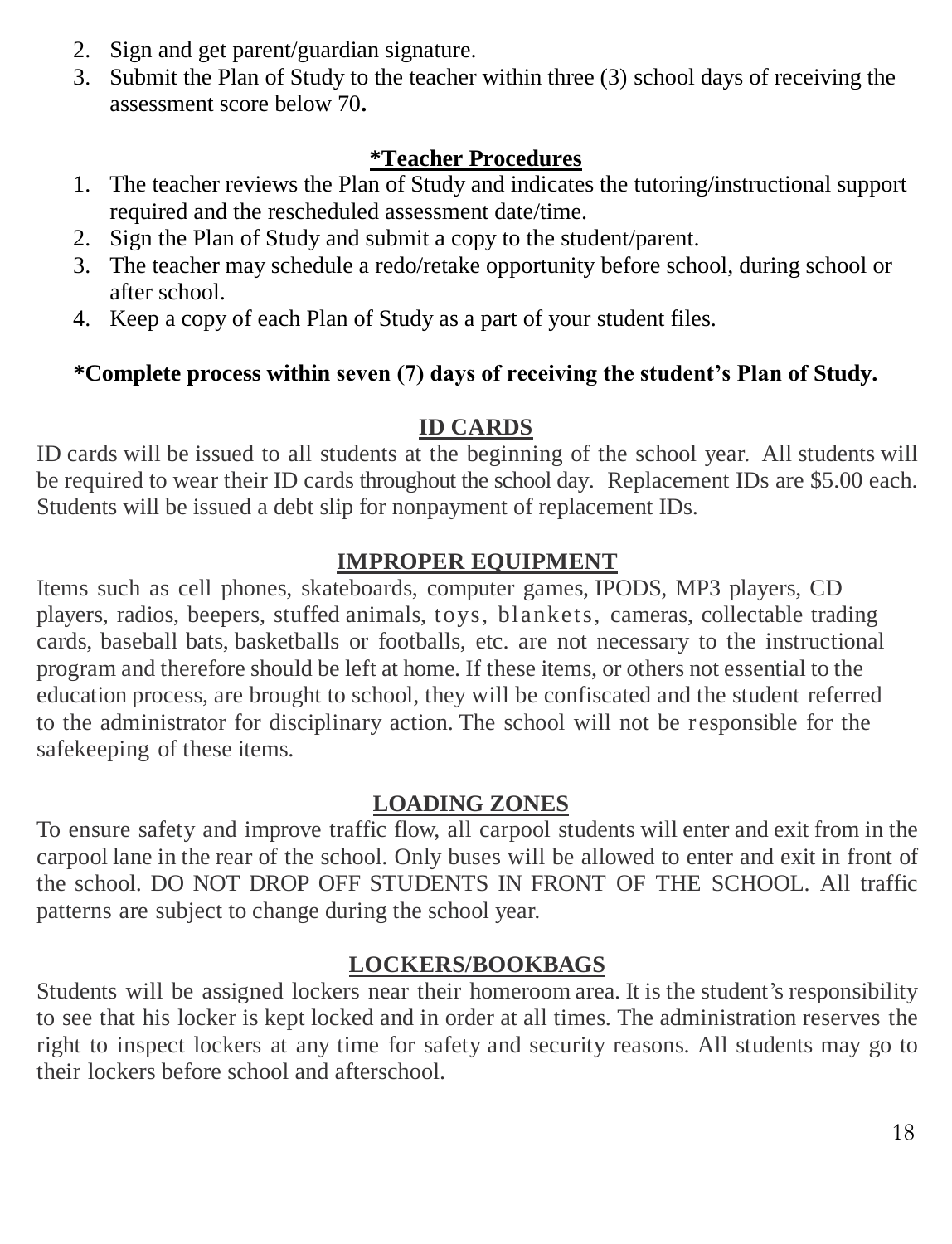# **LOST AND FOUND**

"Lost and found" is located on the stage in the cafeteria. Students should check this area periodically for misplaced articles. Students should write their name in all workbooks, textbooks, and notebooks. It is recommended that all personal property items be labeled. Items not claimed will be disposed of after a reasonable length of time.

#### **MEDIA CENTER**

The Media Center staff makes every effort to provide all necessary resources for students and teachers. The staff will conduct an orientation through language arts classes early in the school year. The Media Center is open from 8:00 a.m.-4:00 p.m. daily. Students who come to the media center must have an individual pass from the teacher. Students must sign in at the desk upon arrival and note their purpose (Accelerated Reader test, book check out, Internet research, etc.). Students also must sign out when they leave. Should the Media Center become overcrowded, students may be asked to return at a later time. Disruptive students will be asked to return to their class.

# **PARENT TEACHER ORGANIZATION**

The W.A. Perry Middle School Parent-Teacher Organization is composed of parents and teachers who are interested in promoting a better understanding between the home, school, and community. With the cooperation of all parents, teachers, and students, the goals of W.A. Perry will be attained. If you are interest in joining the PTO, contact the school parent and community coordinator.

# **PROMOTION/RETENTION**

The promotion and retention policy requires all students to pass all language arts, math, social studies and science courses from the sixth through the eighth grades to be promoted to the next grade. Summer school is not offered in Richland County School District One.

# **EIGHT GRADE PROMOTION CEREMONY**

In order to participate in the eighth grade promotion ceremony at the end of the school year students must pass ELA, math, social studies, and science classes. Students may be excluded from the ceremony due to discipline issues or nonpayment of school debts.

# **REPORT CARDS/INTERIM REPORTS**

Computer printed report cards are sent home every nine weeks. Interim and/or progress reports indicating progress are issued approximately every two weeks. Interim and progress reports must be signed and returned.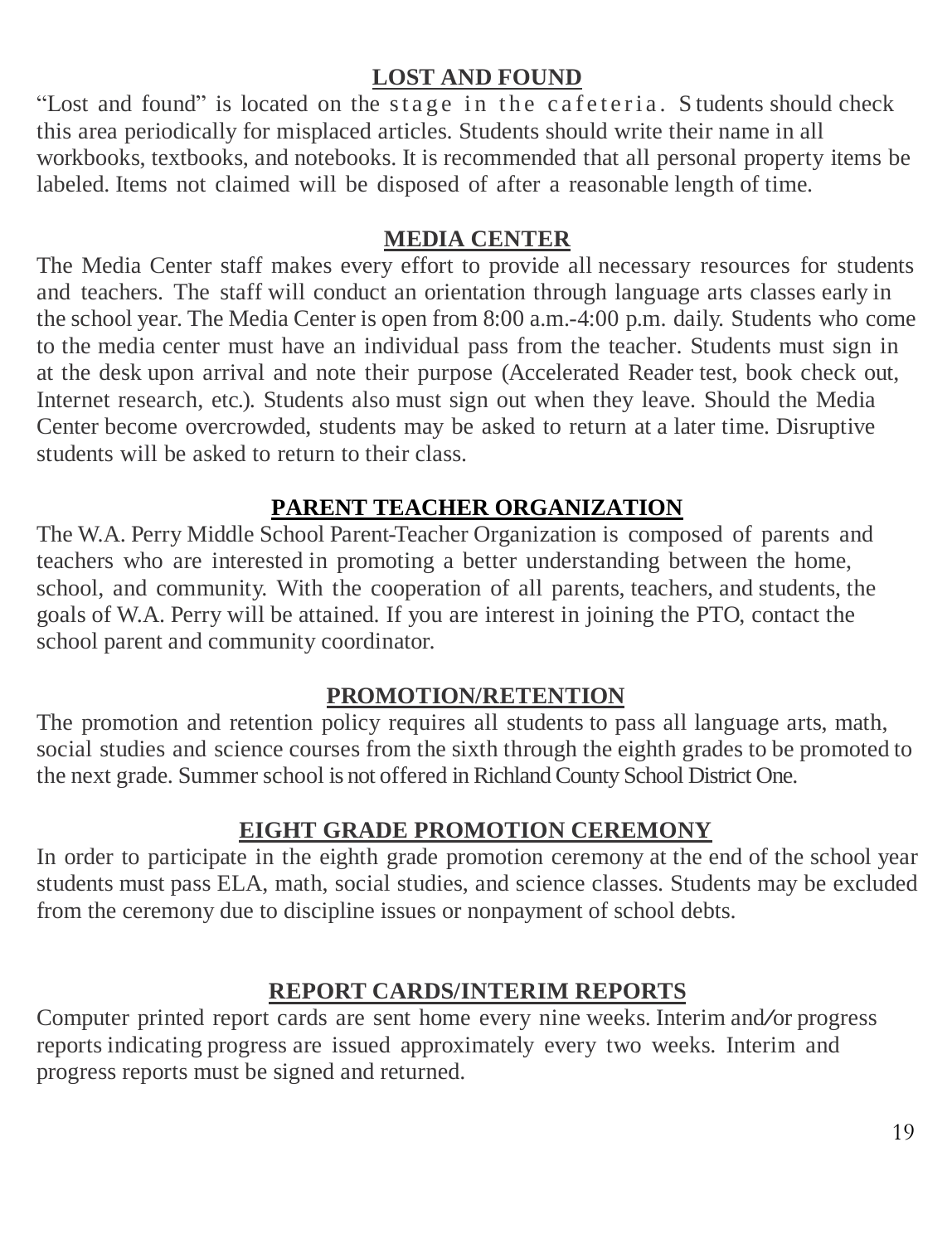#### **REPORT CARD DATES 2021-2022**

First Nine Weeks: October 27, 2021 Second Nine Weeks: January 20, 2022 Third Nine Weeks: March 29, 2022 Fourth Nine Weeks: June 9, 2022

#### **SPECIAL SERVICES**

Programs and services are offered to students who qualify for special education. Programs include teacher consultant support and resource classrooms. Ancillary services may include speech and language, occupational therapy, or physical therapy as determined by an individualized educational plan. Students identified for special education programs and services must meet state and federal eligibility guidelines. If a parent feels that his or her child has some type of disability and is in need of special education, related services, or accommodations, he or she should let administration know as soon as possible so the school can provide appropriate educational opportunities.

#### **Section 504 of the Rehabilitation Act of 1973 (Section 504)**

Section 504 is a federal law that requires public schools to make adjustments so that students with certain disabilities can learn and participate in settings like other students who do not have disabilities. To be eligible for services under Section 504, a student must have a condition that substantially limits one or more major life activities. A school team decides if a student is eligible. Once deemed eligible, a team composed of the student's parent or legal guardian, the student (if able), and others who know the student or know about the student's disability, such as a teacher, a guidance counselor, a school nurse, and other school staff, develops an individual accommodation plan. The individual accommodation plan explains how the student's needs will be met while at school and may include health services for the student during the school day if needed.

Individual with Disabilities Education Act (IDEA) Stu- dents, ages 3 through 21 years, may receive services under the IDEA if the student needs special education and related services to benefit from his or her educational program. A team decides if a student qualifies for services under the IDEA. The team includes the student's parent or legal guardian, teachers, and other school staff. The team develops an individualized education program (IEP) if the student meets federal and state requirements. The IEP outlines a plan for helping the student receive a free, appropriate public education and meet goals set by the team. The IEP may include health services for the student during the school day if needed. Contact your child's guidance counselor for more information.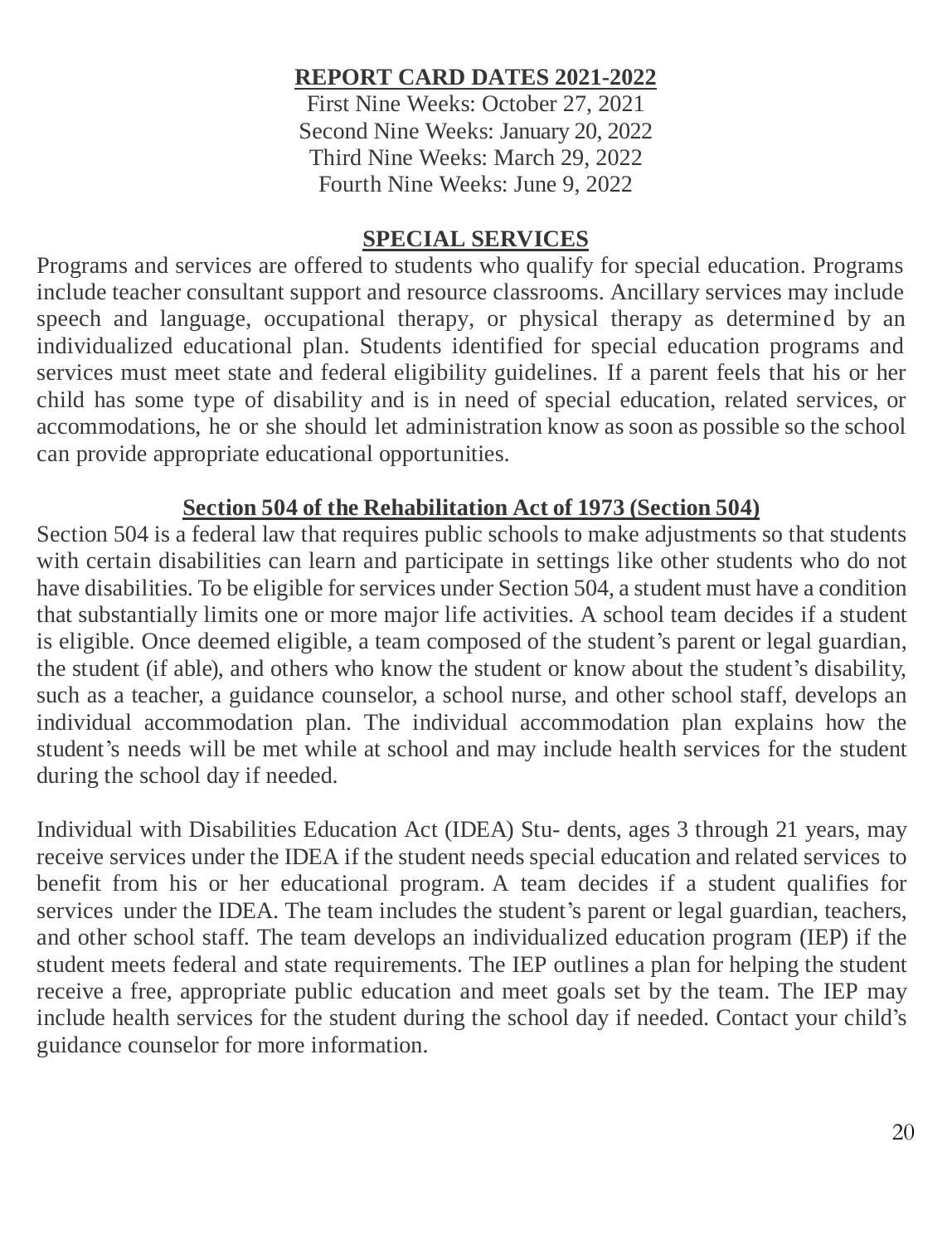#### **MEDICAL HOMEBOUND INSTRUCTION**

Medical homebound instruction is a service that is available for students who cannot attend school for a medical reason even with the aid of transportation. A physician must certify that the student has such a medical condition but may benefit from instruction and must fill out the medical homebound form that the school district provides. The school district then decides whether to approve the student for medical homebound services. The school district will consider the severity of the student's illness or injury, the length of time that the student will be out of school, the impact that a long period away from school will have on the student's academic success, and whether the student'shealth needs can be met at school. To learn more about medical homebound services, contact your child's guidance counselor.

#### **SUSPENSIONS**

W.A. Perry Middle School will adhere to the discipline policies and procedures as outlined in the Richland One Code of Conduct booklet.

#### **SCHOOL DISMISSAL**

For supervision and safety purposes, students must be off campus by 4:15pm and within 15 minutes of the conclusion of any extra-curricular or school activity. Failure to comply may result in a discipline action (i.e., excluding student from extracurricular event).

#### **SEARCH AND SEIZURE**

To ensure the safety of our school community, school administrators may conduct a search of a student if they believe the student has drugs, weapons, alcohol, or other material in violation of school rules. The search may include inspection of book bags, clothing, purses, wallets, or other personal property. The search also may include an inspection of school property including lockers, desks, or other areas in which items may be kept.

#### **STUDENT RECORDS**

The principal of each school is the legal custodian of all student records for that school. Students and parents/legal guardians will have access to the student's school records. Schools will notify parents and adult students on an annual basis of their rights concerning student records. School records include all materials directly related to a student which a school maintains. Records and notes maintained by a teacher, administrator, school physician, guidance counselor, or school psychologist for his/her own use, and which are not made available to others, are exempted from the definition of school records. The school district will maintain student records in a confidential manner, and will comply with all state and federal laws, including the Family Educational Rights and Privacy Act, concerning the publication and dissemination of student records.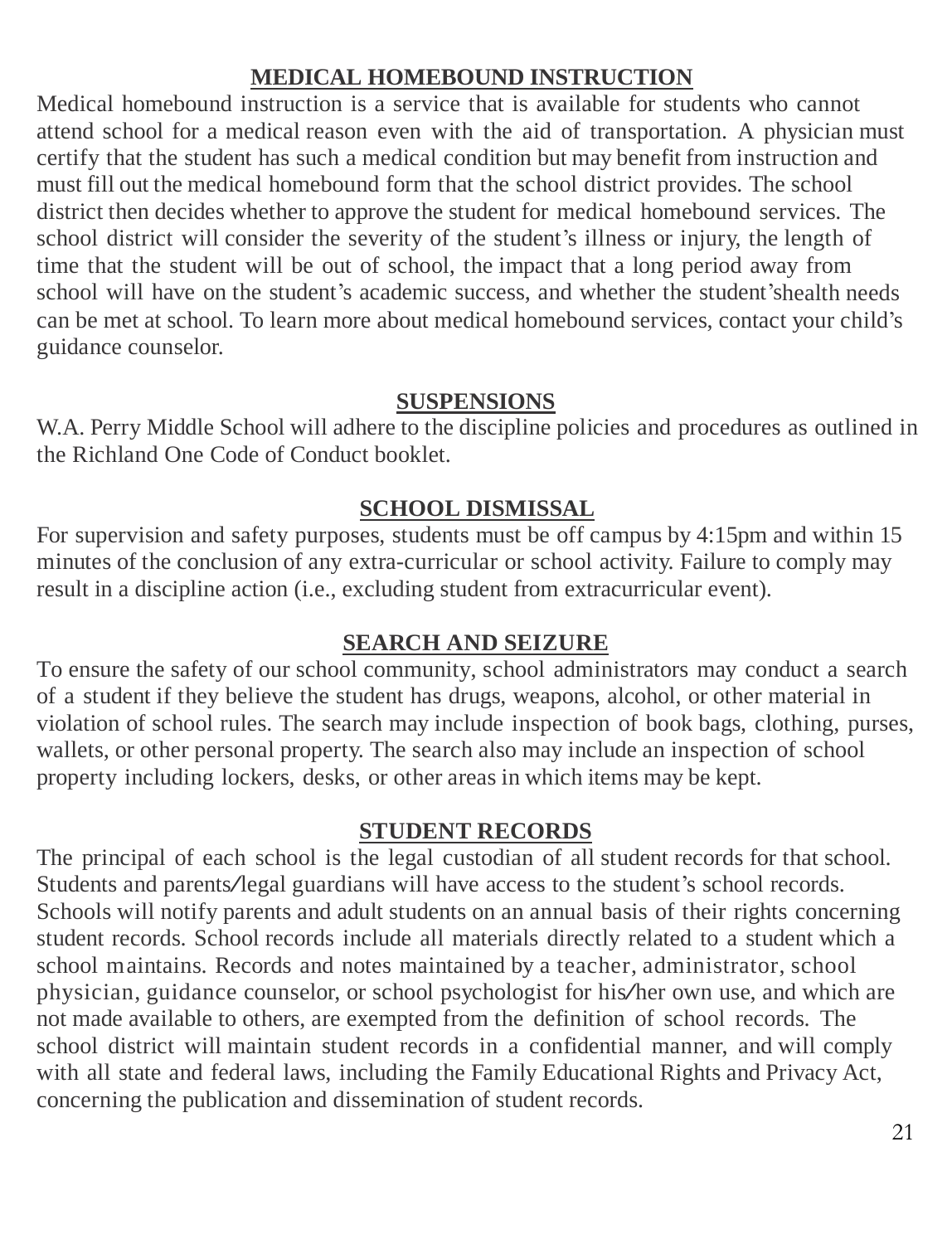# **TECHNOLOGY**

All students are required to have their parents sign and return the "Richland One Acceptable Use Policy Form" before access to a computer will be given. All students must abide by the rules outlined in this signed document and in the Acceptable Use Policy set forth by Richland School District One. Computer access will be denied for those who fail to follow the Acceptable Use Policy.

#### **STUDENT LAPTOPS**

All students are provided a district issued laptop and charger. Parents are required to sign and return the Richland One Student Laptop Agreement at the beginning of each school year.

#### **TELEPHONE**

Students are allowed to use the telephone after obtaining permission from staff member. All phone calls pertaining to illness must be made by the school nurse. If any emergency arises at home, parents should call the main office at 803-256-6347.

#### **TEN MINUTE RULE**

There is a 10 minute rule at the beginning and end of each class. Students are not allowed to leave their class the first 10 minutes or last 10 minutes of any class. This will allow teachers an opportunity to provide instruction to all students at the beginning of class and bring closure to the lesson at the end of the class.

#### **TEXTBOOKS**

Students are expected to take good care of textbooks. Textbooks are furnished by the state of South Carolina, and students must assume full responsibility for the care of books lent to them. Books are barcoded and issued to all students through the book room. At the end of the school year, or upon withdrawal from school, books will be returned to the book room. Books will be scanned in, and students will be held responsible for any book issued and not returned. If a textbook is lost, payment for the original must be received before another text is issued. If the book is found and returned, a refund will be made. If books are damaged, a damage charge is required depending on the degree of damage and the condition of the book when it was issued.

#### **NEWSLETTER/PARENT NOTICES/SCHOOL MESSENGER**

A school newsletter is produced to communicate activities, events and information about our school programs. Newsletters will be available online at each school's website. All families are encouraged to keep School Messenger preferences up to date in order to receive pertinent building and district information.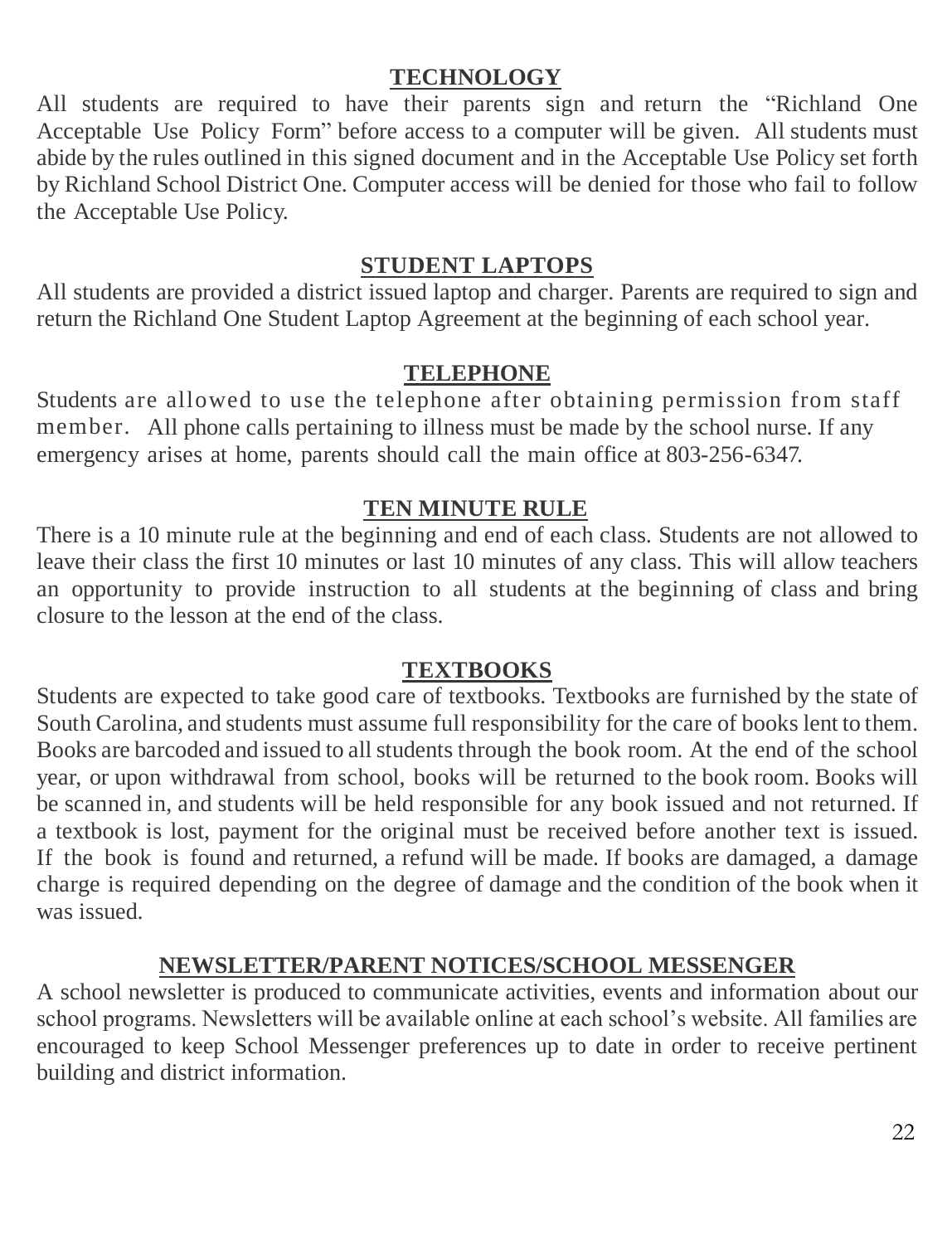#### **VISITORS**

Visitors, particularly parents, are welcome at the school. In order to properly monitor the safety of students and staff, each visitor must report to the office upon entering the school to obtain a pass. Any visitor found in the building without a pass shall be reported to the principal. If a person wishes to confer with a member of the staff, s/he should call for an appointment prior to coming to the school, in order to schedule a mutually convenient time. Students may not bring visitors to school without prior written permission from the Principal. We regret we are unable to accommodate student visitors except those planning to enroll in our school. Parents or guardians may visit classes, but they may not interrupt instruction. Conferences with teachers should be scheduled during non-instructional time.

#### **WITHDRAWALS**

Students needing to withdraw from school must report to the Guidance Office, accompanied by a parent or guardian, and receive a clearance form that must then be signed by all teachers and the offices as indicated. These signatures indicate clearance with reference to textbooks, library books, other school equipment and debts.